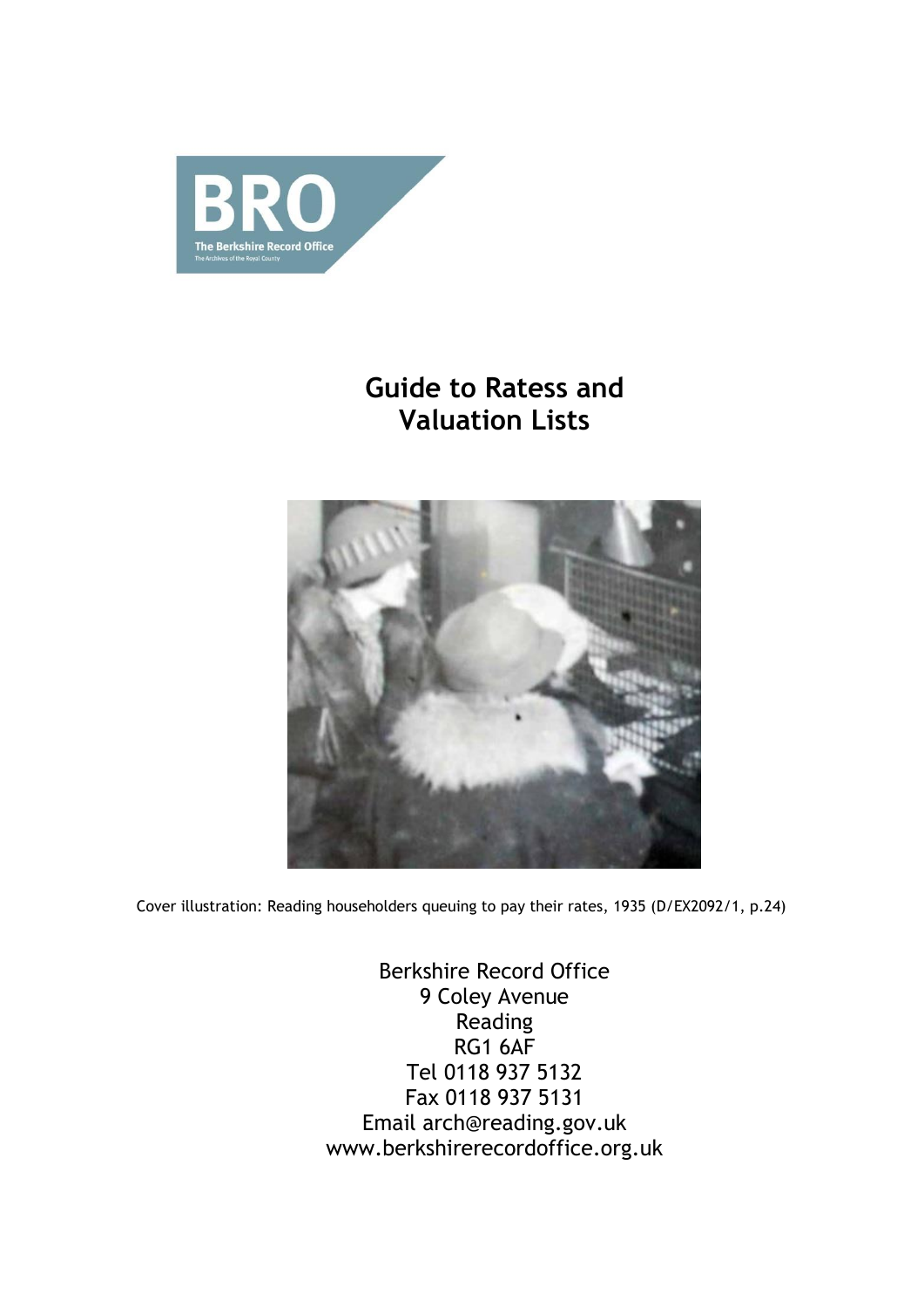# **Using this Guide**

This is a guide to ratess and valuation lists drawn up for civil rating purposes (excluding church rates), held at the BRO. It is arranged in alphabetical order by the place covered.

Whilst some items are on microform, others will need to be requested from the strongrooms. Covering dates only are provided here, so you will need to check the catalogue to see the precise dates.

For some places, complete annual sets are available; for others, five or ten year samples were retained, and for some a random number have survived. To order specific items, please look up the references given in the appropriate catalogue. If you have any questions, just ask staff for advice.

If you would like to visit the office to carry out your research, please make an appointment. Please see our **Planning Your Visit** leaflet for further information.

### **General introduction to rates**

Rates were a local tax on property, paid by the occupier. Rates could be levied by a number of local authorities. As the power passed from one body to another, older records were sometimes also transferred, so rating records may be found apparently inconsistently in many different archive collections. The earliest rates date to the medieval period and were levied to pay for specific projects such as building bridges and prisons. Church rates (excluded from this handlist) were collected by churchwardens.

Poor rates were first introduced by the Poor Law Acts of 1572 and 1601, which permitted parishes to levy a tax on property in order to fund poor relief. These were approved by the vestry meeting of parishioners, and collected by the annually elected overseers of the poor. The Poor Law Act of 1834 transferred responsibility for poor rates to the new Poor Law Unions' Boards of Guardians. Responsibility for valuation passed to them in 1862.

Borough, Urban and Rural District Councils were all authorised to levy and collect rates to pay for council services.

Area Assessment Committees replaced the Poor Law Unions for valuation purposes under the Rating and Valuation Act 1925, covering one or more Rating Authority Areas and dealing with disputes over valuations. Members were delegated from each of the local authorities in the area, the Boards of Guardians (until 1930), and Berkshire County Council. In 1950 the Committees were superseded by new Rating Panels under the provisions of the Local Government Act 1948.

From the 1950s, valuation lists were prepared by the government's District Valuation Offices, although they continued to be collected by local authorities. Under the General Rate Act 1967, valuations were based on the nominal rental value of the property.

The Local Government Finance Act 1988 (coming into force in 1990) replaced the rating system replaced for domestic premises by the Community Charge (popularly, the 'poll tax'), a flat charge on individuals, which was itself replaced in 1993 by Council Tax, levied on the value of property assessed in broad bands. Business premises continue to be rated. However, no Berkshire rating records have been deposited at the Record Office later than the 1970s.

**Legislation**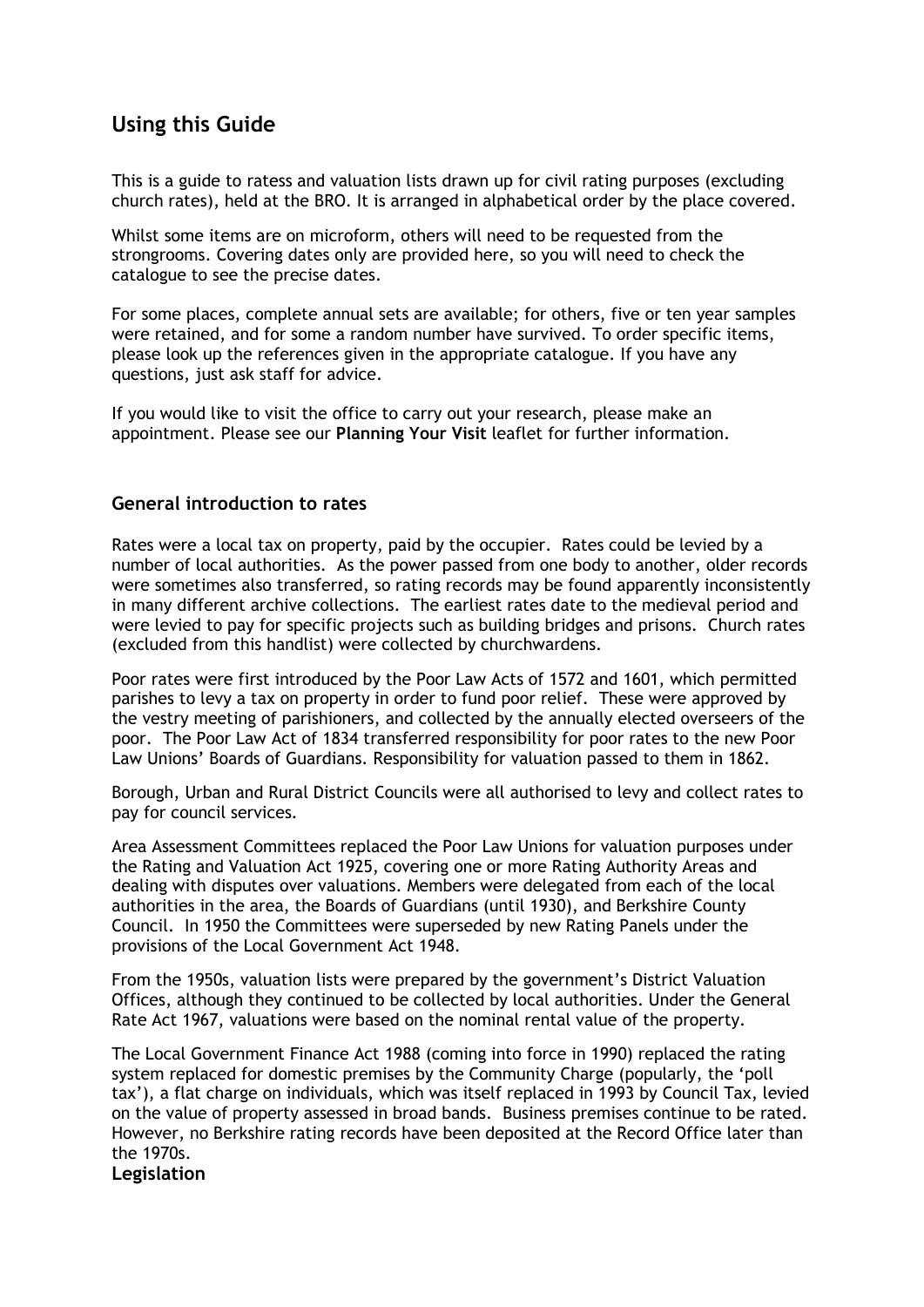- The **Poor Relief Act 1597** introduced regular poor rates in every parish, administered by the Overseers of the Poor; it was amended slightly in 1601.
- The **Poor Law Amendment Act 1834** introduced Poor Law Unions; the individual parish overseers were still responsible for rating
- matters.
- The **Parochial Assessment Act 1836** stated that rates were to be levied on **rateable value** of property, namely the reasonable rent expected after deduction for expense, rather than on the gross value.
- The **Union Assessment Committee Acts 1862** and **1864** required valuation lists to be compiled by the parish overseers (who
- continued to collect rates). Committees of the Poor Law Unions dealt with disputes over rateable value.
- The **Public Health Act 1875** permitted the levying of **general district rates** by Urban Sanitary Authorities to finance lighting and drainage schemes in towns, based on the poor rate valuations.
- Subsequent legislation extended this ability to County Councils and Rural and Urban District Councils.
- The **Agricultural Rates Act 1896** allowed agricultural land to be rated at half its value for poor rates and a quarter for district rates. From 1928 industrial and freight transport hereditaments were rated at a quarter of their value.
- The **Rating and Valuation Act 1925** transferred rating powers from the overseers to Urban and Rural District Councils (boroughs were usually also UDCs). Poor rates, borough rates and general district rates were replaced by a single general rate from 1 April 1927, and provisions were made for quinquennial revaluation, although in
- practice new valuations were made in 1934, 1956, 1963 and 1973.
- The **Local Government Act 1948** abolished Assessment Committees and transferred responsibility for valuation to the Inland Revenue.
- The **Rating and Valuation Act 1961** ordered assessments to be
- revised to reflect current values, but agricultural land was to be exempt.
- Much of the existing legislation was consolidated by the **General Rate Act 1967**, which was then repealed by the **Local Government Finance Act 1988**.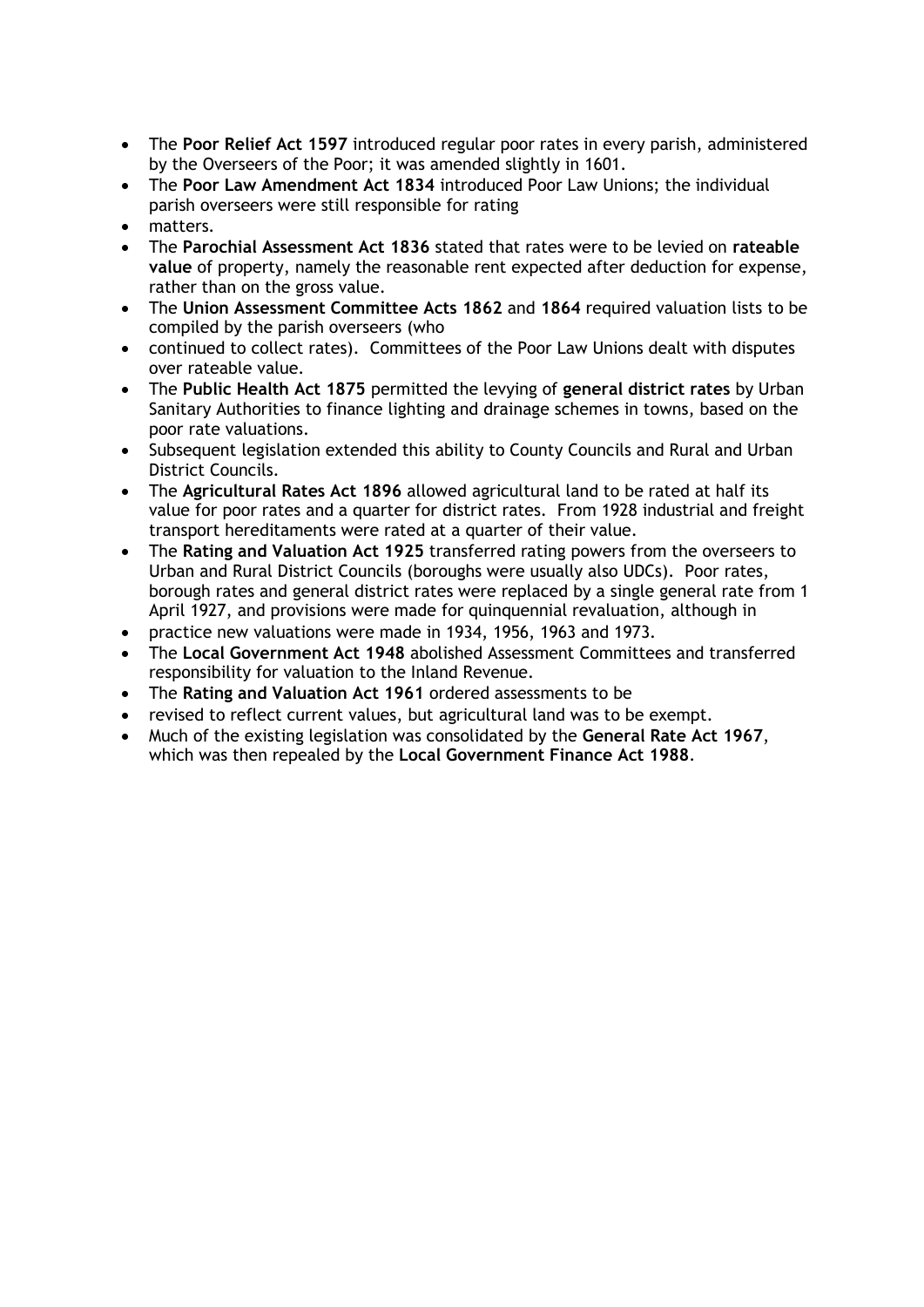| Abingdon: whole borough or civil parish |                                    |                                                            |  |
|-----------------------------------------|------------------------------------|------------------------------------------------------------|--|
| <b>General Rates</b>                    | 1914-1952                          | A/FR1/10; 3/1-9                                            |  |
| <b>Valuation List</b>                   | 1895-1974                          | G/A10/13; A/FR1/2-8; 2/1-4;<br>D/EX70/1                    |  |
| Poor Rates                              | 1896-1897, 1914-1915               | A/FR1/1, 9, 11                                             |  |
| Abingdon St Helen                       |                                    |                                                            |  |
| Poor Rates                              | 1776, 1822-1839                    | D/EP7/166; 167/1;<br>$D/P1/11/1/1-4$                       |  |
| <b>Valuation List</b>                   | 1835-1894                          | D/EP7/162-163; G/A10/1-5;<br>G/A10/6; G/A10/7-9, 12        |  |
| Abingdon St Helen Without               |                                    |                                                            |  |
| <b>General Rates</b>                    | 1928-1972                          | RD/A/FR3/3, 11, 13, 15, 17,<br>19                          |  |
| Poor Rates                              | 1757-1772, 1834                    | D/P1/11/2-3; A/ZP1                                         |  |
| <b>Valuation List</b>                   | 1912-1938, 1955-1964               | D/EX70/14; RD/A/FR2/1-5)                                   |  |
| Abingdon St Nicholas                    |                                    |                                                            |  |
| <b>Borough Rates</b>                    | 1850-1851                          | $D/P2/11/4/1-2$                                            |  |
| <b>Highway Rates</b>                    | 1817-1829, 1853                    | D/P2/20/1/1-16                                             |  |
| Poor Rates                              | 1689-1694, 1722-1775,<br>1800-1871 | D/EP7/165-166; D/P2/11/1/1-<br>51; 11/2/1-22; D/EP7/167/2  |  |
| <b>Valuation List</b>                   | 1862, 1880-1886                    | G/A10/10-12                                                |  |
| Aldermaston                             |                                    |                                                            |  |
| <b>General Rates</b>                    | 1927-1964                          | RD/B/FR3/1, 7-8, 10, 12, 15,<br>17, 19, 21, 23, 25, 27, 30 |  |
| <b>Highway Rates</b>                    | 1849-1851                          | D/P3/20/1                                                  |  |
| Poor Rates                              | 1802, 1835-1869                    | D/P3/11/1-10                                               |  |
| <b>Valuation List</b>                   | 1863, 1927-1962                    | D/P3/11/11; RD/B/FR2/1-10                                  |  |
| <b>Aldworth</b>                         |                                    |                                                            |  |
| Poor Rates                              | 1848-1853                          | D/P4/11/1                                                  |  |
| <b>Valuation List</b>                   | 1911-1973                          | G/WT16/1; RD/WT/FR1/1-2;<br>2/1-5; P/DVO7/1/4              |  |
| Appleford                               |                                    |                                                            |  |
| <b>General Rates</b>                    | 1928-1972                          | RD/A/FR3/2, 10, 12, 14, 16,<br>18                          |  |
| <b>Valuation List</b>                   | 1912-1964                          | D/EX70/2; RD/A/FR2/1-5                                     |  |
| Appleton                                |                                    |                                                            |  |
| <b>General Rates</b>                    | 1928-1972                          | RD/A/FR3/3, 10, 12, 14, 16,<br>18                          |  |
| <b>Valuation List</b>                   | 1912-1964                          | G/A10/14; RD/A/FR2/1-5                                     |  |
| Arborfield                              |                                    |                                                            |  |
| Poor Rates                              | 1787-1789, 1933-1958               | D/EX1159/3/1; RD/WO/FR3/1,<br>5                            |  |
| <b>Valuation List</b>                   | 1873-1874, 1897-1934,<br>1962-1972 | RD/WO/FR1/1-7; 2/1, 19, 35;<br>D/EX2045/2/4                |  |
| Ardington                               |                                    |                                                            |  |
| Poor Rates                              | 1811-1833, 1919-1920               | D/P7/11/1; RD/WT/FR1/6-7                                   |  |
| <b>Valuation List</b>                   | 1904-1973                          | RD/WT/FR1/3-5; 2/1-5;<br>G/WT16/1; CPC7/6/1;<br>P/DVO7/1/4 |  |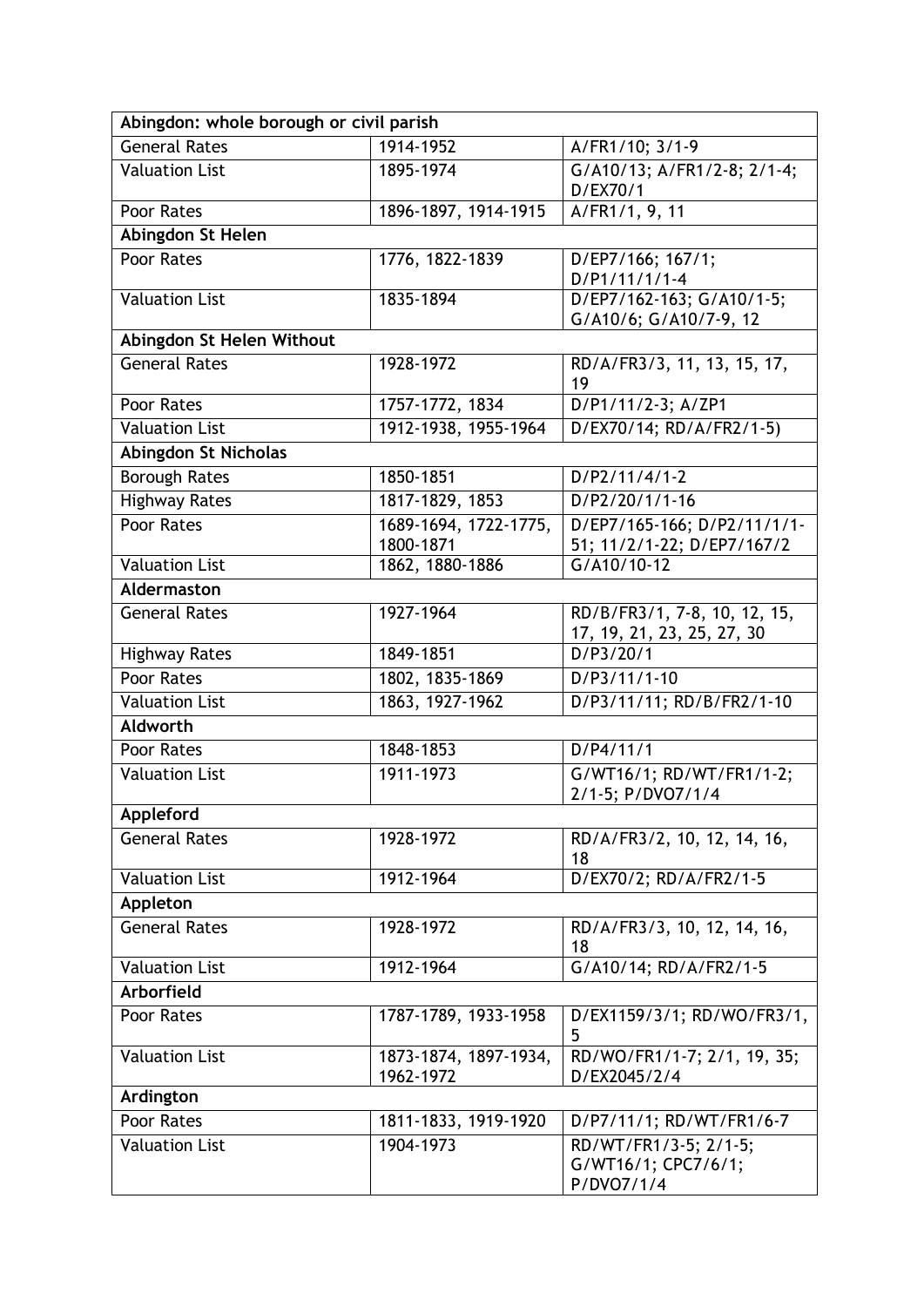| Ashampstead           |                                    |                                                                    |
|-----------------------|------------------------------------|--------------------------------------------------------------------|
| <b>General Rates</b>  | 1927-1964                          | RD/B/FR3/1, 7-8, 10, 12, 15,<br>17, 19, 21, 23, 25, 27, 30         |
| Poor Rates            | 1832-1836, 1910                    | D/P8/11/1; CPC8/6/2                                                |
| <b>Valuation List</b> | 1912-1962                          | CPC8/6/1; RD/B/FR2/1-10                                            |
| Ashbury               |                                    |                                                                    |
| <b>General Rates</b>  | 1931-1972                          | RD/F/FR3/2, 5, 8, 12, 14, 17,<br>19, 22, 25, 28, 31-35             |
| <b>Highway Rates</b>  | 1843-1863                          | $D/P9/20/1-2$                                                      |
| Poor Rates            | 1802-1854                          | $D/P9/11/1-6$                                                      |
| <b>Valuation List</b> | 1862-1934                          | D/P9/19/1-3; RD/F/FR1/1;<br>$2/1 - 2$                              |
| <b>Aston Tirrold</b>  |                                    |                                                                    |
| <b>General Rates</b>  | 1928-1971                          | RD/W/FR2/2, 7, 12, 17, 22,<br>27, 32, 36, 40, 44, 46, 48, 50       |
| <b>Highway Rates</b>  | 1831-1836                          | D/P20B/12/1                                                        |
| Poor Rates            | 1714-1746, 1788-1840               | D/P10/12/1, 3; D/ETY/08                                            |
| <b>Valuation List</b> | 1863-1901, 1929-1933,<br>1955-1963 | G/W13/1-6; RD/W/FR1/1-4                                            |
| <b>Aston Upthorpe</b> |                                    |                                                                    |
| <b>General Rates</b>  | 1928-1971                          | RD/W/FR2/2, 7, 12, 17, 22,<br>27, 32                               |
| Poor Rates            | 1790-1835                          | D/P20B/12/1                                                        |
| <b>Valuation List</b> | 1838-1839, 1863-1901,<br>1929-1963 | D/ETY/04; G/W13/1-6;<br>RD/W/FR1/1-3, 5; 36, 40, 44,<br>46, 48, 50 |
| Avington              |                                    |                                                                    |
| <b>General Rates</b>  | 1961-1972                          | RD/H/FR3/1-2                                                       |
| Poor Rates            | 1703                               | D/P71/11/2                                                         |
| <b>Valuation List</b> | 1932-1956                          | RD/H/FR2/1; P/DVO7/1/1                                             |
| <b>Barkham</b>        |                                    |                                                                    |
| <b>General Rates</b>  | 1933-1934, 1957-1958               | RD/WO/FR3/1, 5                                                     |
| <b>Valuation List</b> | 1910-1934, 1962-1972               | RD/WO/FR1/8-10; 2/2, 20, 35                                        |
| <b>Basildon</b>       |                                    |                                                                    |
| <b>General Rates</b>  | 1927-1964                          | RD/B/FR3/1, 7, 8, 10, 12, 15,<br>17, 19, 21, 23, 25, 27, 30        |
| Poor Rates            | 1840-1843, 1886-1896               | CPC14/6/1-4                                                        |
| <b>Valuation List</b> | 1886-1891, 1927-1962               | CPC14/6/5-6; RD/B/FR2/1-10                                         |
| <b>Baulking</b>       |                                    |                                                                    |
| <b>General Rates</b>  | 1931-1972                          | RD/F/FR3/2, 5, 8, 12, 14, 17,<br>19, 22, 25, 28, 31-35             |
| <b>Valuation List</b> | 1868-1881, 1906-1934               | D/P9/19/3; RD/F/FR1/1-2;<br>$2/1 - 2$                              |
| <b>Beech Hill</b>     |                                    |                                                                    |
| <b>General Rates</b>  | 1927-1964                          | RD/B/FR3/1, 7, 8, 10, 12, 15,<br>17, 19, 21, 23, 25, 27, 30        |
| <b>Highway Rates</b>  | 1837-1858                          | D/P121/20/1                                                        |
| Poor Rates            | 1825-1896                          | D/P121/11/1-12                                                     |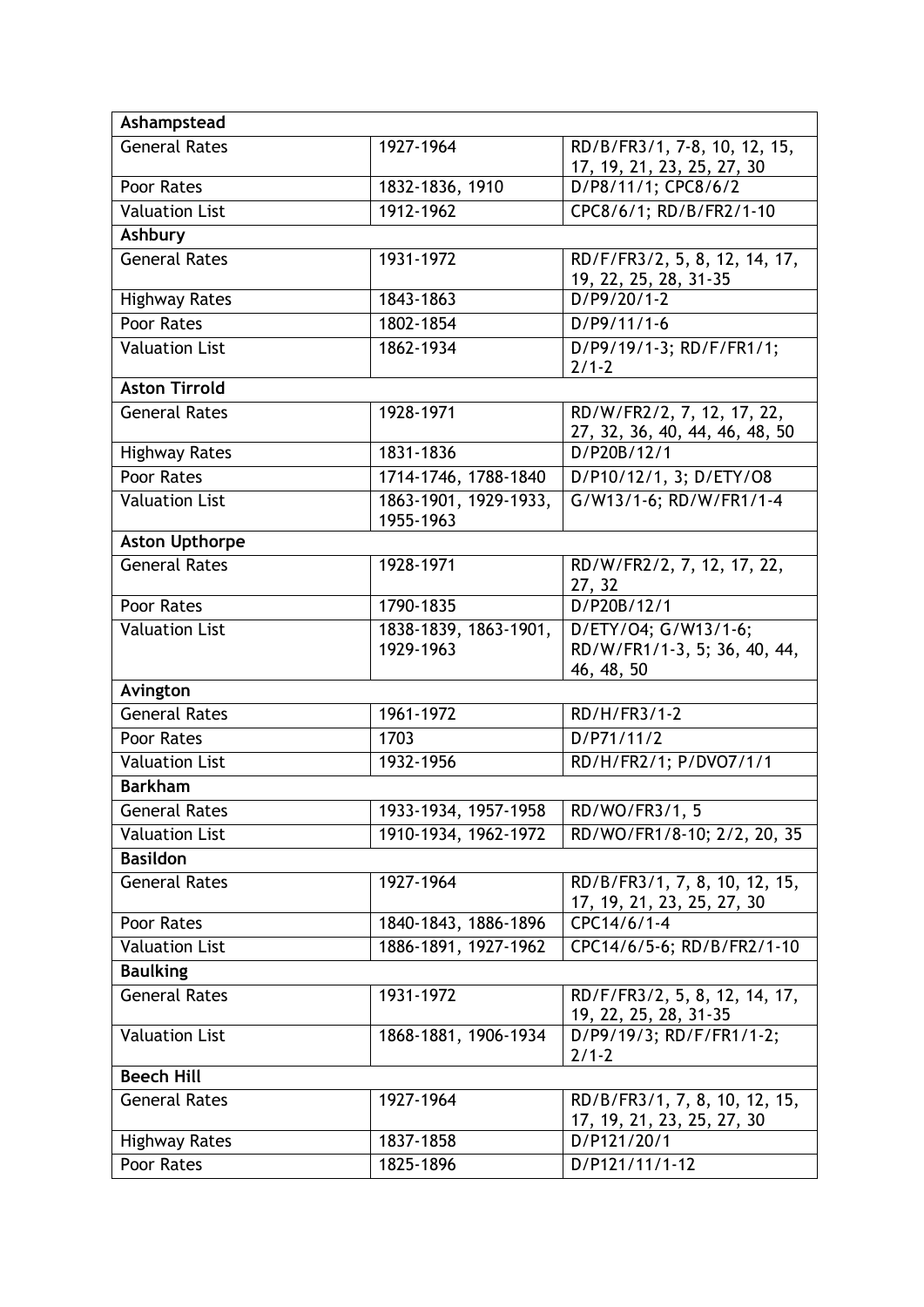| <b>Valuation List</b> | 1840-1882, 1927-1962 | D/P121/18/1-3; RD/B/FR2/1-<br>10                            |
|-----------------------|----------------------|-------------------------------------------------------------|
| <b>Beedon</b>         |                      |                                                             |
| <b>Valuation List</b> | 1911-1972            | G/WT16/1; RD/WT/FR1/8-9;                                    |
|                       |                      | 2/1-5; P/DVO7/1/4                                           |
| Beenham               |                      |                                                             |
| <b>General Rates</b>  | 1927-1964            | RD/B/FR3/1, 7, 8, 10, 12, 15,<br>17, 19, 21, 23, 25, 27, 30 |
| <b>Highway Rates</b>  | 1840                 | D/P16/20/1                                                  |
| Poor Rates            | 1707-c.1747, 1859-   | D/P16/11/1; 12/1-2                                          |
|                       | 1864                 |                                                             |
| <b>Valuation List</b> | 1914-1962            | RD/B/FR1/1; 2/1-10                                          |
| <b>Besselsleigh</b>   |                      |                                                             |
| <b>General Rates</b>  | 1928-1972            | RD/A/FR3/3, 10, 12, 14, 16,<br>18                           |
| <b>Valuation List</b> | 1929-1964            | RD/A/FR2/1-5                                                |
| <b>Binfield</b>       |                      |                                                             |
| <b>General Rates</b>  | 1952-1975            | RD/E/FR3/3, 4, 6, 11, 16                                    |
| Poor Rates            | 1914                 | RD/E/FR1/3                                                  |
| <b>Valuation List</b> | 1818, 1911-1955      | D/P18/11/1; RD/E/FR1/1-2;                                   |
|                       |                      | 2/1-3, 18; P/DVO8/2/17-18                                   |
| <b>Bisham</b>         |                      |                                                             |
| <b>General Rates</b>  | 1934-1955            | RD/C/FR3/1, 4, 7, 11                                        |
| Poor Rates            | 1769-1813            | $D/P19/12/1-2$                                              |
| <b>Valuation List</b> | 1902-1950            | P/DVO8/2/1, 13, 14                                          |
| <b>Blewbury</b>       |                      |                                                             |
| <b>Highway Rates</b>  | 1803-1805            | D/ETY/01                                                    |
| Poor Rates            | 1839-1840, 1889-1892 | D/ETY/07, 9                                                 |
| <b>Valuation List</b> | 1837-1839, 1911-1973 | D/ETY/02-6; G/WT16/1;<br>RD/WT/FR1/10; 2/1-5;<br>P/DVO7/1/4 |
| <b>Bourton</b>        |                      |                                                             |
| <b>General Rates</b>  | 1931-1972            | RD/F/FR3/2, 5, 8, 12, 14,<br>17, 19, 22, 25, 28, 31-35      |
| <b>Valuation List</b> | 1868-1881, 1906-1934 | D/P9/19/3; RD/F/FR1/3;2/1-2                                 |
| <b>Boxford</b>        |                      |                                                             |
| <b>General Rates</b>  | 1941-1948            | RD/N/FR3/1, 4                                               |
| Poor Rates            | 1708                 | D/EAH/01                                                    |
| <b>Valuation List</b> | 1896-1948            | G/N55; 56/1-3; RD/N/FR2/1;<br>P/DVO7/1/3                    |
| <b>Bracknell</b>      |                      |                                                             |
| <b>General Rates</b>  | 1960-1975            | RD/E/FR3/5, 7, 9, 10, 12, 13,<br>15, 16                     |
| <b>Valuation List</b> | 1927, 1955           | RD/E/FR2/19; P/DVO8/2/18                                    |
| <b>Bradfield</b>      |                      |                                                             |
| <b>General Rates</b>  | 1927-1964            | RD/B/FR3/2, 7, 8, 10, 12,<br>15, 17, 19, 21, 23, 25, 27, 30 |
| Poor Rates            | 1741-1748, 1839-1842 | D/EIF/Q1; D/P22/11/1-4                                      |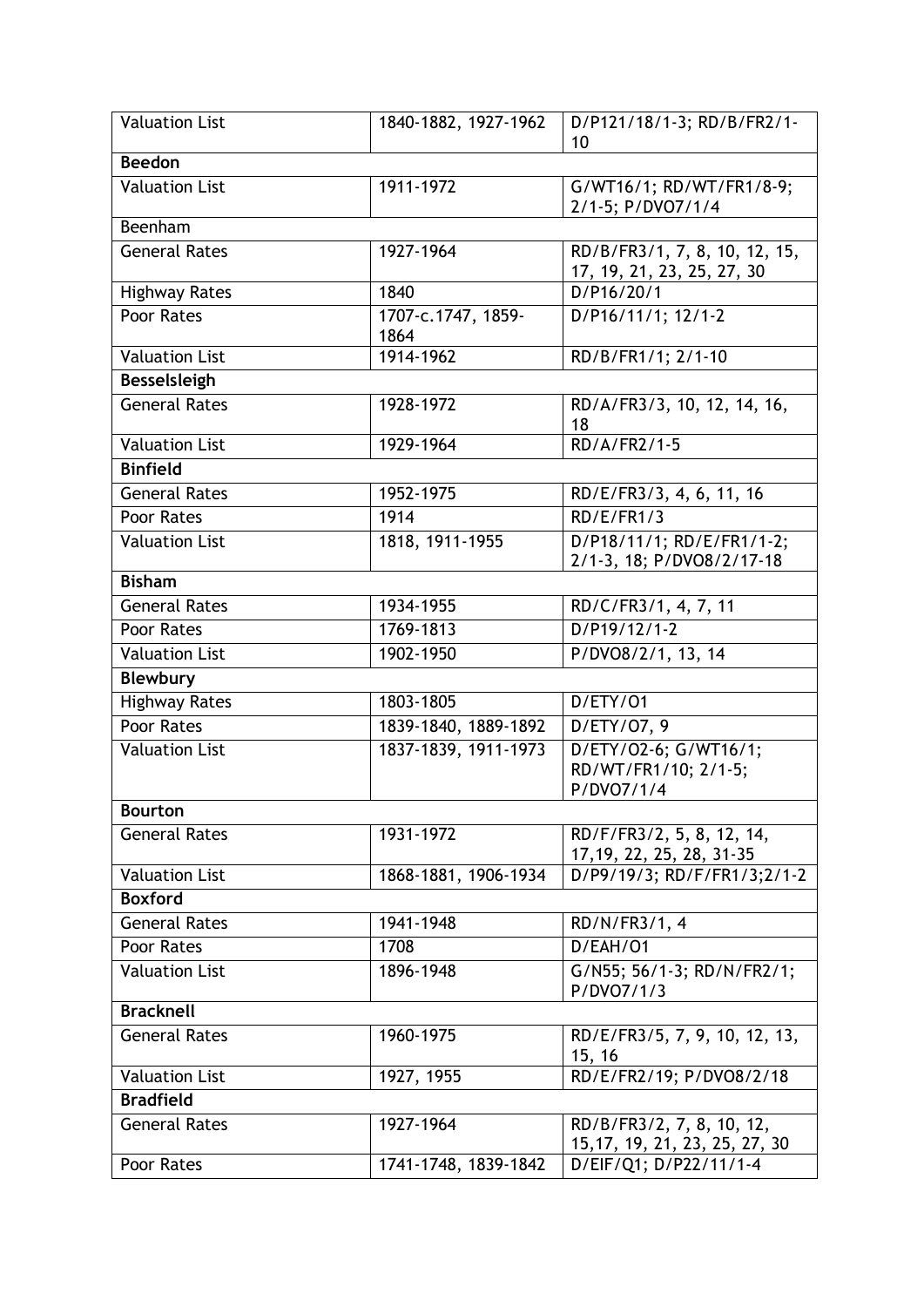| <b>Valuation List</b>                | 1914-1962            | RD/B/FR1/2; 2/1-10                                          |
|--------------------------------------|----------------------|-------------------------------------------------------------|
| Bray (See also Maidenhead)           |                      |                                                             |
| <b>General Rates</b>                 | 1934-1955            | RD/C/FR3/2, 5, 8, 10                                        |
| <b>Highway Rates</b>                 | 1821-1831            | D/P23/21/1                                                  |
| Poor Rates                           | 1643, 1703-1844,     | D/EST/O3, 5; D/EX1321/1;                                    |
|                                      | 1914-1924            | D/P23/5/8; 11/1-6;                                          |
|                                      |                      | D/EKM/O1; RD/C/FR1/3-5                                      |
| <b>Valuation List</b>                | 1888-1950            | RD/C/FR1/1-2; 2/1;                                          |
| <b>Brightwalton</b>                  |                      | P/DVO8/2/2, 3, 13, 14                                       |
| Poor Rates                           | 1885-1887            | D/P24/11/1                                                  |
| <b>Valuation List</b>                | 1911-1973            | G/WT16/1; RD/WT/FR1/11-                                     |
|                                      |                      | 12; 2/1-5; P/DVO7/1/4                                       |
| <b>Brightwell</b>                    |                      |                                                             |
| <b>General Rates</b>                 | 1928-1946            | RD/W/FR2/2, 7, 12, 17, 22,                                  |
|                                      |                      | 27, 32, 50                                                  |
| <b>Valuation List</b>                | 1862-1901, 1929-1933 | G/W13/1-6; RD/W/FR1/6                                       |
| Brightwell-cum-Sotwell               |                      |                                                             |
| <b>General Rates</b>                 | 1950-1971            | RD/W/FR2/36, 40, 44, 46, 48                                 |
| <b>Highway Rates</b>                 | 1707-1709            | D/P25/20/1                                                  |
| Poor Rates                           | 1752                 | D/P25/12/1                                                  |
| <b>Valuation List</b>                | 1955-1963            | RD/W/FR1/2-3                                                |
| <b>Brimpton</b>                      |                      |                                                             |
| <b>General Rates</b>                 | 1941-1948            | RD/N/FR3/1, 4                                               |
| Poor Rates Book                      | 1823-1828            | D/P26/11/1                                                  |
| <b>Valuation List</b>                | 1896-1933            | G/N55; 57/1-3; RD/N/FR2/1;                                  |
| <b>Buckland</b>                      |                      | P/DVO7/1/3                                                  |
| <b>General Rates</b>                 | 1931-1972            |                                                             |
|                                      |                      | RD/F/FR3/2, 5, 8, 12, 14, 17,<br>19, 22, 25, 28, 31-35      |
| <b>Highway Rates</b>                 | 1837                 | D/P27/20/1                                                  |
| Poor Rates                           | 1660-1666, 1803,     | D/P27/11/1-22                                               |
|                                      | 1837-1880            |                                                             |
| <b>Valuation List</b>                | 1868-1881, 1904-1934 | D/P9/19/3; RD/F/FR1/4; 2/1-<br>2; RD/B/FR2/1                |
| <b>Bucklebury</b>                    |                      |                                                             |
| <b>General Rates</b>                 | 1927-1964            | RD/B/FR3/2, 7, 8, 10, 12, 15,<br>17, 19, 21, 23, 25, 27, 30 |
| <b>Valuation List</b>                | 1927-1962            | RD/B/FR2/1-10                                               |
| <b>Water Rates</b>                   | 1941-1952            | RD/N/FR3/3, 5                                               |
| <b>Burghfield</b>                    |                      |                                                             |
| <b>General Rates</b>                 | 1927-1964            | RD/B/FR3/2, 7-8, 10, 12, 15,                                |
|                                      |                      | 17, 19, 21, 23, 25, 27, 30                                  |
| Poor Rates                           | 1766-1817            | D/P29/11/1; 11/2/1-3                                        |
| <b>Valuation List</b>                | 1927-1962            | RD/B/FR2/1-10                                               |
| <b>Burnham</b>                       |                      |                                                             |
| <b>General Rates and Water Rates</b> | 1963                 | S/FR11/1                                                    |
| <b>Buscot</b>                        |                      |                                                             |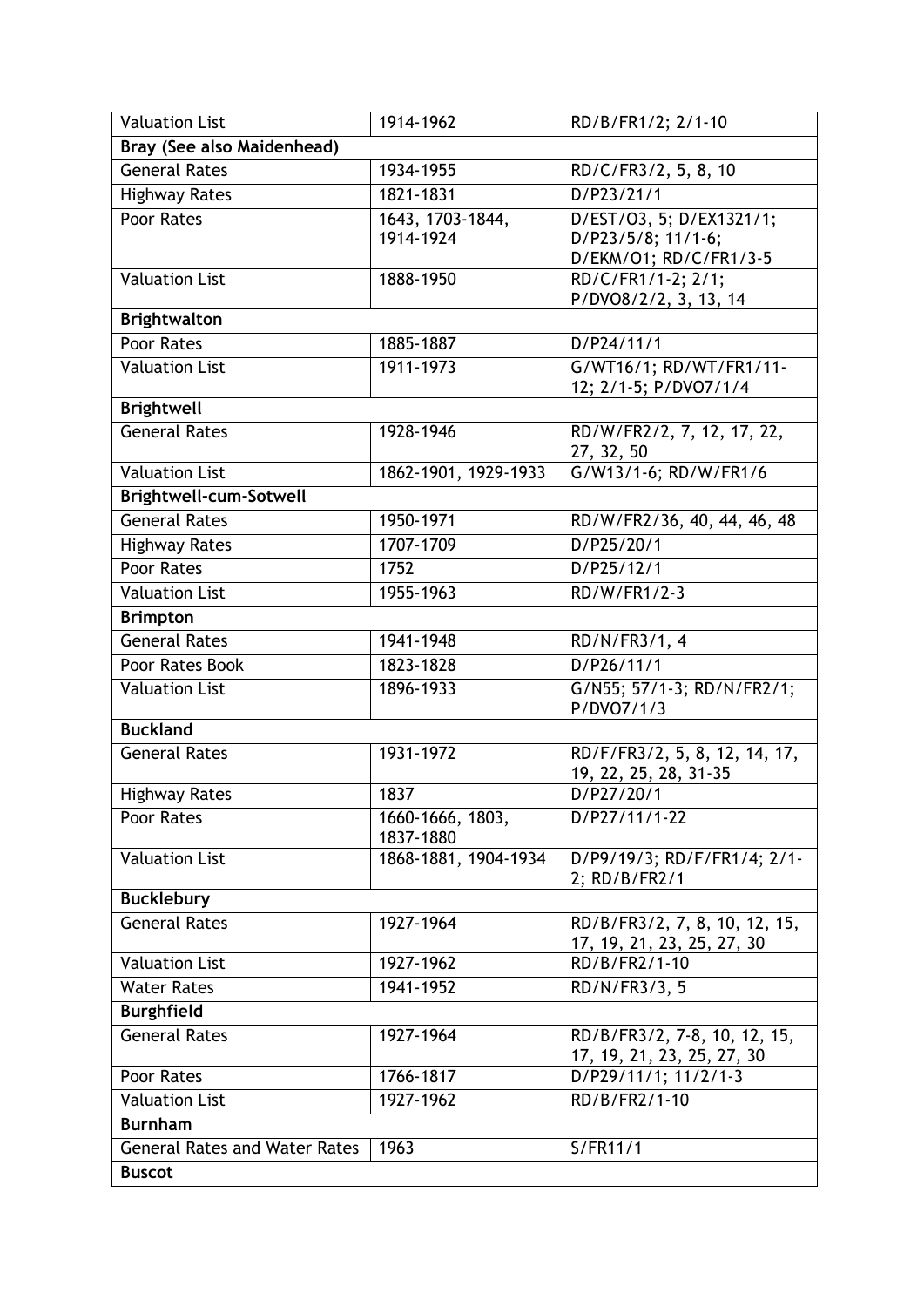| <b>General Rates</b>   | 1931-1972             | RD/F/FR3/2, 5, 8, 12, 14, 17,<br>19, 22, 25, 28, 31-35                                                                                                                                                                                          |
|------------------------|-----------------------|-------------------------------------------------------------------------------------------------------------------------------------------------------------------------------------------------------------------------------------------------|
| <b>Highway Rates</b>   | 1860-1873             | D/P30/11/1; 20/1                                                                                                                                                                                                                                |
| Poor Rates             | 1837-1882             | D/P30/11/1; 19/1-8                                                                                                                                                                                                                              |
| <b>Valuation List</b>  | 1868-1881, 1924-1934  | D/P9/19/3; RD/F/FR1/5; 2/1-<br>2                                                                                                                                                                                                                |
| <b>Catmore</b>         |                       |                                                                                                                                                                                                                                                 |
| Poor Rates             | 1911-1921             | RD/WT/FR1/13, 14, 16                                                                                                                                                                                                                            |
| <b>Valuation List</b>  | 1911-1973             | G/WT16/1; RD/WT/FR1/15;<br>2/1-5; P/DVO7/1/4                                                                                                                                                                                                    |
| Caversham              |                       |                                                                                                                                                                                                                                                 |
| <b>General Rates</b>   | 1892-1962             | UD/CV/FR2/1; 4/1-20;<br>R/FR2/65-82; 3/2, 4, 6, 8, 10,<br>12, 14, 16, 18-19, 23, 26,<br>29, 32, 35, 38, 41, 45-47, 63-<br>65, 81-83, 101-104, 122-124,<br>142-145, 162-165, 182-185,<br>202-205, 225-229, 260-264,<br>292-296, 322-326, 351-355 |
| <b>Highway Rates</b>   | 1780-1830             | D/P162/20/1; 21/2-4                                                                                                                                                                                                                             |
| Poor Rates             | 1746-1835, 1889, 1915 | D/P162/12/1-13;<br>UD/CV/FR1/1; 3/1                                                                                                                                                                                                             |
| <b>Valuation List</b>  | 1925-1956             | R/FR1/5-6, 8, 13-14, 23                                                                                                                                                                                                                         |
| <b>Water Rates</b>     | 1891-1892             | R/FR5/1                                                                                                                                                                                                                                         |
| Chaddleworth           |                       |                                                                                                                                                                                                                                                 |
| <b>Highway Rates</b>   | 1836-1855             | D/EW/O9/3                                                                                                                                                                                                                                       |
| Poor Rates             | 1913-1925             | RD/WT/FR1/18, 20-23, 26-31                                                                                                                                                                                                                      |
| <b>Valuation List</b>  | 1839-1842, 1911-1973  | D/EW/E4; 09/2;<br>RD/WT/FR1/17, 19, 24-25;<br>2/1-5; G/WT16/1;<br>P/DVO7/1/4                                                                                                                                                                    |
| <b>East Challow</b>    |                       |                                                                                                                                                                                                                                                 |
| Poor Rates             | 1851-1854, 1909-1912  | D/P81B/11/2; RD/WT/FR1/32                                                                                                                                                                                                                       |
| <b>Valuation List</b>  | 1864, 1911-1973       | D/P81B/11/1; G/WT16/1;<br>RD/WT/FR1/33-34; 2/1-5                                                                                                                                                                                                |
| <b>West Challow</b>    |                       |                                                                                                                                                                                                                                                 |
| Poor Rates             | 1892-1920             | RD/WT/FR1/35-38, 41-43                                                                                                                                                                                                                          |
| <b>Valuation List</b>  | 1911-1973             | G/WT16/1; RD/WT/FR1/39-<br>40; 2/1-3; P/DVO7/1/4                                                                                                                                                                                                |
| Chalvey                |                       |                                                                                                                                                                                                                                                 |
| <b>Water Rates</b>     | 1936-1937             | S/FR10/42                                                                                                                                                                                                                                       |
| Charlton               |                       |                                                                                                                                                                                                                                                 |
| <b>Highway Rates</b>   | n.d. [mid19C]         | D/EX734/34                                                                                                                                                                                                                                      |
| Poor Rates             | 1866-1922             | D/EX2547/3/1/2; G/WT16/2-<br>13; D/EX270/O1                                                                                                                                                                                                     |
| <b>Valuation List</b>  | 1911-1956             | G/WT16/1; RD/WT/FR1/44-<br>$45; 2/1-2$                                                                                                                                                                                                          |
| <b>Charney Bassett</b> |                       |                                                                                                                                                                                                                                                 |
| <b>General Rates</b>   | 1931-1972             | RD/F/FR3/2, 5, 8, 12, 14, 17,                                                                                                                                                                                                                   |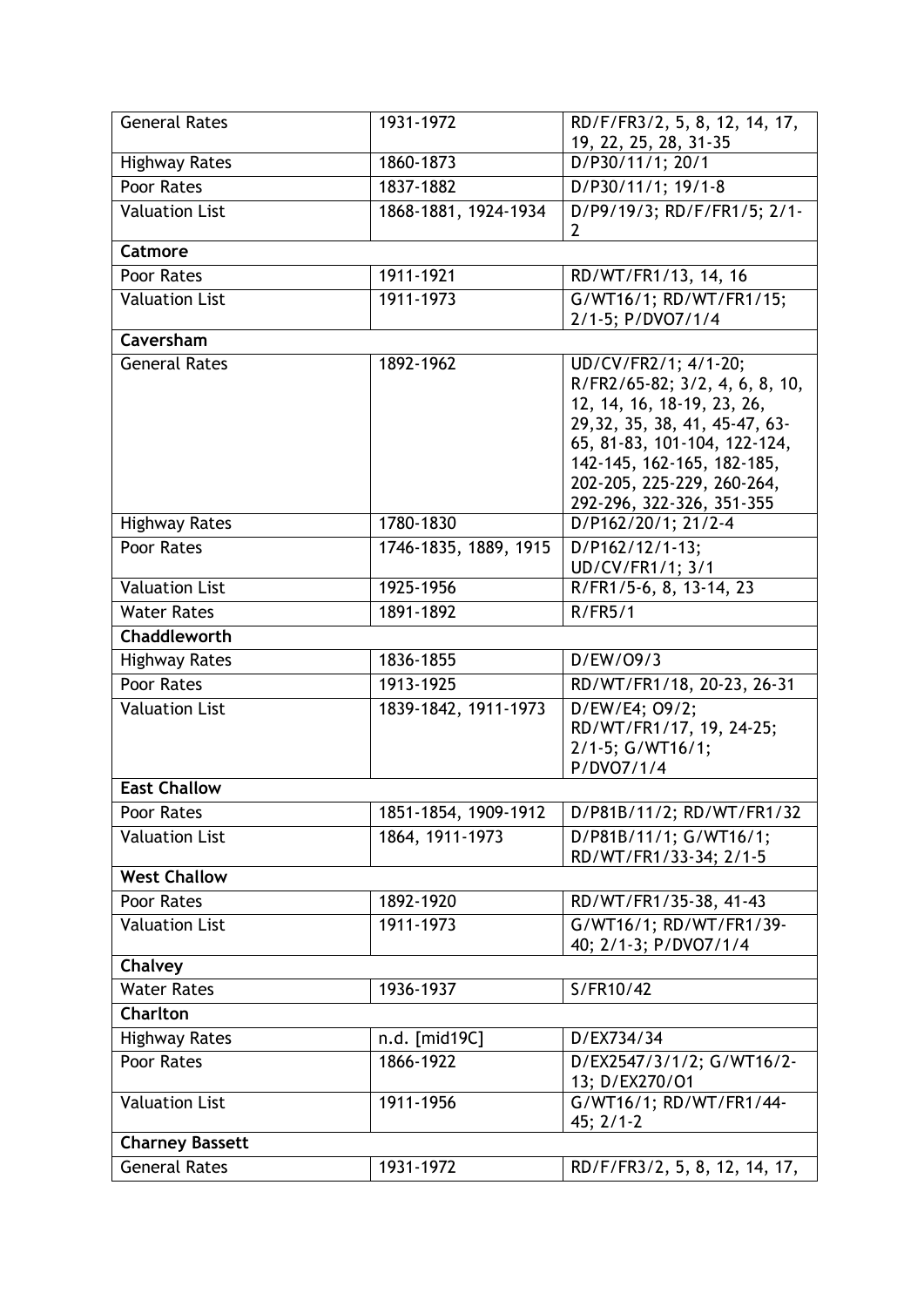|                                                        |                        | 19, 22, 25, 28, 31-35                            |
|--------------------------------------------------------|------------------------|--------------------------------------------------|
| Poor Rates                                             | 1901-1918              | CPC83B/6/1-18                                    |
| <b>Valuation List</b>                                  | 1898-1881, 1910-1934   | D/P9/19/3; RD/F/FR1/6; 2/1-                      |
|                                                        |                        | $\mathbf{2}$                                     |
| Chieveley                                              |                        |                                                  |
| Poor Rates                                             | 1851-1878              | D/P34/19/2-21                                    |
| <b>Sanitary Rates</b>                                  | 1877                   | D/P34/19/22                                      |
| <b>Valuation List</b>                                  | 1840, 1890-1901, 1929- | D/P34/19/1; G/N55, 58;                           |
| Childrey                                               | 1933                   | RD/N/FR2/1; P/DVO7/1/3                           |
| <b>Valuation List</b>                                  | 1911-1973              |                                                  |
|                                                        |                        | G/WT16/1; RD/WT/FR1/46-<br>47; 2/1-5; P/DVO7/1/4 |
| Chilton                                                |                        |                                                  |
| <b>Valuation List</b>                                  | 1911-1973              | G/WT16/1; RD/WT/FR1/48-                          |
|                                                        |                        | 49; 2/1-5; P/DVO7/1/4                            |
| Cholsey                                                |                        |                                                  |
| <b>General Rates</b>                                   | 1928-1971              | RD/W/FR2/1, 6, 11, 16, 21,                       |
|                                                        |                        | 26, 31, 37, 41, 44, 46, 48, 50                   |
| <b>Highway Rates</b>                                   | 1846-1849              | D/P38/20/1                                       |
| Poor Rates                                             | 1842-1849              | D/P38/19/2-4                                     |
| <b>Valuation List</b>                                  | 1863-1901, 1929-1933,  | G/W13/1-6; RD/W/FR1/1-3, 7                       |
|                                                        | 1955-1963              |                                                  |
| Clewer (whole parish)                                  |                        |                                                  |
| <b>General Rates</b>                                   | 1930-1935              | WI/FR2/4, 6                                      |
| Poor Rates                                             | 1824-1827              | D/P39/11/1-15                                    |
| <b>Clewer Within (See also Windsor Borough)</b>        |                        |                                                  |
| Poor Rates                                             | 1914-1926              | WI/FR1/1, 5, 7                                   |
| <b>Valuation List</b>                                  | 1924-1952              | P/DVO8/2/27, 33-34                               |
| Clewer Without (See also Windsor Borough from<br>1920) |                        |                                                  |
| Poor Rates                                             | 1914-1926              | WI/FR1/2, 4, 6, 8;                               |
|                                                        |                        | RD/WI/FR1/1                                      |
| <b>Valuation List</b>                                  | 1895-1952              | P/DVO8/2/28-29, 33-34, 36                        |
| <b>Cold Ash</b>                                        |                        |                                                  |
| <b>General Rates</b>                                   | 1941-1948              | RD/N/FR3/1, 4                                    |
| <b>Valuation List</b>                                  | 1895-1948              | G/N55; 59/1-3; RD/N/FR2/1;                       |
| <b>Water Rates</b>                                     | 1941-1952              | P/DVO7/1/3<br>RD/N/FR3/3, 5                      |
| Coleshill                                              |                        |                                                  |
| <b>General Rates</b>                                   | 1931-1972              | RD/F/FR3/2, 5, 8, 12, 14, 17,                    |
|                                                        |                        | 19, 22, 25, 28, 31-35                            |
| <b>Highway Rates</b>                                   | 1843-1856              | D/P40/20/1                                       |
| Poor Rates                                             | 1835-1838, 1860-1896   | D/P40/11/2-9, 11                                 |
| <b>Valuation List</b>                                  | 1868-1934              | D/P9/19/3; D/P40/19/7;                           |
|                                                        |                        | RD/F/FR1/7; 2/1-2                                |
| <b>Colnbrook</b>                                       |                        |                                                  |
| <b>Water Rates</b>                                     | 1899-1936              | S/FR10/12, 17, 19, 22, 25-28,                    |
|                                                        |                        | 38, 41                                           |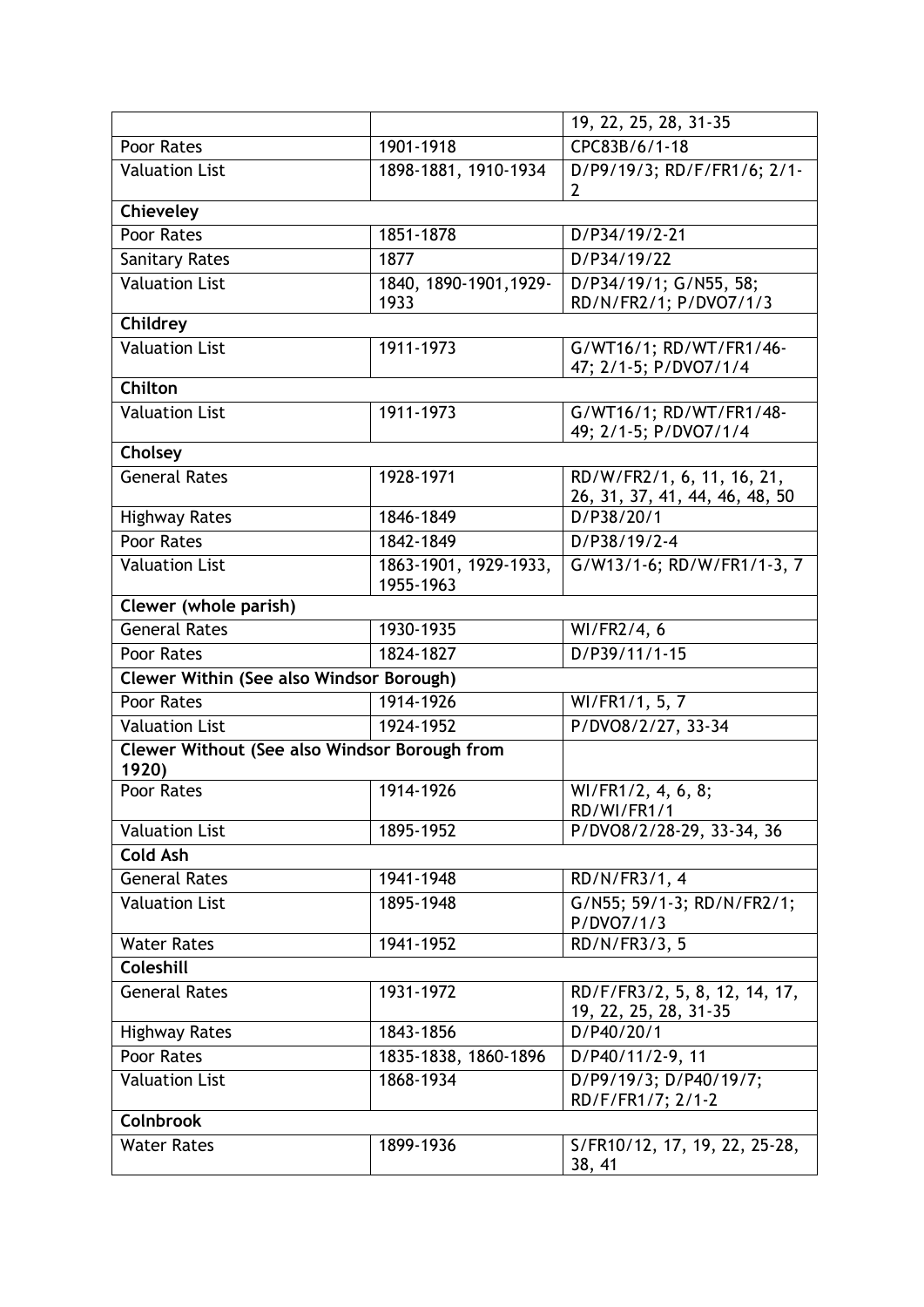| Combe                         |                      |                                                      |  |
|-------------------------------|----------------------|------------------------------------------------------|--|
| <b>General Rates</b>          | 1961-1972            | RD/H/FR3/1-2                                         |  |
| <b>Valuation List</b>         | 1932-1956            | RD/H/FR2/1; P/DVO7/1/1                               |  |
| Compton                       |                      |                                                      |  |
| <b>Valuation List</b>         | 1911-1973            | G/WT16/1; RD/WT/FR1/50-                              |  |
|                               |                      | 52; 2/1-5; P/DVO7/1/4                                |  |
| <b>Compton Beauchamp</b>      |                      |                                                      |  |
| <b>General Rates</b>          | 1931-1972            | RD/F/FR3/2, 5, 8, 12, 14, 17,                        |  |
| <b>Valuation List</b>         | 1868-1934            | 19, 22, 25, 28, 31-35<br>D/P9/19/3; RD/F/FR1/8; 2/1- |  |
|                               |                      | $\overline{2}$                                       |  |
| Cookham (See also Maidenhead) |                      |                                                      |  |
| <b>General Rates</b>          | 1934-1955            | RD/C/FR3/3, 6, 9, 11                                 |  |
| Poor Rates                    | 1744-1778, 1896-1924 | D/P43/11/1; RD/C/FR1/6-10                            |  |
| <b>Valuation List</b>         | 1902-1950            | P/DVO8/2/4-5, 13-14;                                 |  |
|                               |                      | RD/C/FR2/2                                           |  |
| <b>Great Coxwell</b>          |                      |                                                      |  |
| <b>General Rates</b>          | 1931-1972            | RD/F/FR3/2, 5, 8, 12, 14, 17,                        |  |
|                               |                      | 19, 22, 25, 28, 31-35                                |  |
| <b>Valuation List</b>         | 1868-1881, 1906-1934 | D/P9/19/3; RD/F/FR1/9; 2/1-<br>2                     |  |
| <b>Little Coxwell</b>         |                      |                                                      |  |
| <b>General Rates</b>          | 1931-1972            | RD/F/FR3/2, 5, 8, 12, 14, 17,                        |  |
|                               |                      | 19, 22, 25, 28, 31-35                                |  |
| <b>Highway Rates</b>          | 1840-1854            | D/P53B/20/1                                          |  |
| <b>Poor Rates</b>             | 1835-1843            | D/P53B/11/1                                          |  |
| <b>Valuation List</b>         | 1868-1881, 1906-1934 | D/P9/19/3; RD/F/FR1/10;                              |  |
|                               |                      | $2/1 - 2$                                            |  |
| Crowthorne                    |                      |                                                      |  |
| <b>General Rates</b>          | 1936-1975            | RD/E/FR3/1, 3, 8, 14, 16                             |  |
| Poor Rates                    | 1914                 | RD/E/FR1/6                                           |  |
| <b>Valuation List</b>         | $1911 - 1955$        | RD/E/FR1/4-5; 2/4-6, 18;                             |  |
|                               |                      | P/DVO8/2/17-18                                       |  |
| Cumnor                        |                      |                                                      |  |
| <b>General Rates</b>          | 1928-1972            | RD/A/FR3/4, 10, 12, 14, 16,<br>18                    |  |
| Poor Rates                    | 1654-1684, 1796-1902 | D/P45/11/1-112; 12/1-3;                              |  |
|                               |                      | D/EX75/01                                            |  |
| <b>Valuation List</b>         | 1912-1964            | D/EX70/3; RD/A/FR2/1-5                               |  |
| Curridge                      |                      |                                                      |  |
| <b>Water Rates</b>            | 1941-1952            | RD/N/FR3/3, 5                                        |  |
| <b>Datchet</b>                |                      |                                                      |  |
| <b>Water Rates</b>            | 1888-1936            | S/FR10/2-13, 17, 19, 22, 25-                         |  |
|                               |                      | 28, 38, 41                                           |  |
| Denchworth                    |                      |                                                      |  |
| Poor Rates                    | 1899-1920            | RD/WT/FR1/53-54, 56-59, 62-                          |  |
| <b>Valuation List</b>         | 1910-1973            | 70<br>RD/WT/FR1/55, 60-61; 2/1-5;                    |  |
|                               |                      | G/WT16/1; P/DVO7/1/4                                 |  |
|                               |                      |                                                      |  |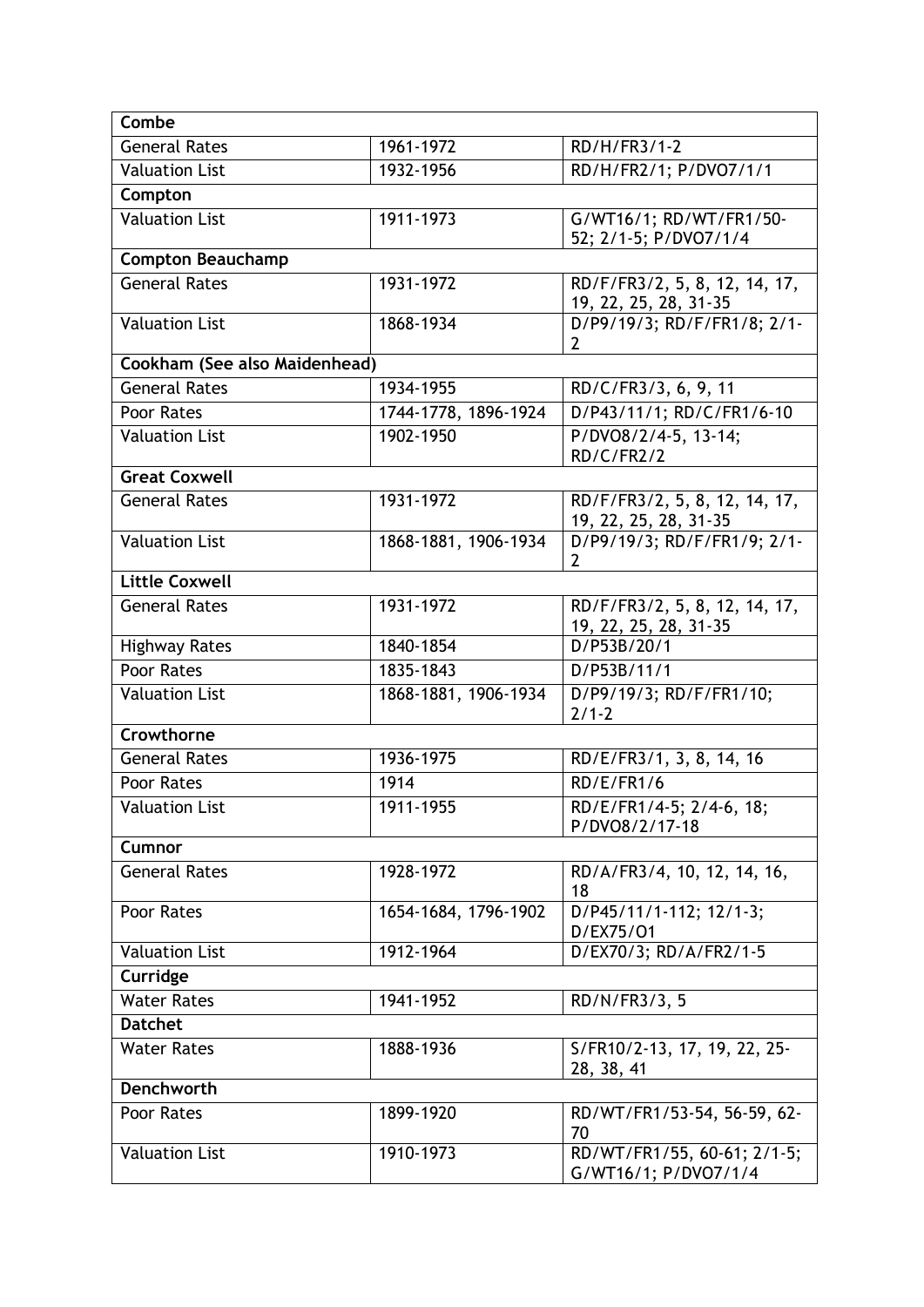| <b>Didcot</b>         |                                         |                                                               |
|-----------------------|-----------------------------------------|---------------------------------------------------------------|
| <b>General Rates</b>  | 1928-1971                               | RD/W/FR2/3, 8, 13, 18, 23,<br>28, 33, 39, 43, 45, 47, 49, 51  |
| <b>Valuation List</b> | 1863-1901, 1929-1932,<br>1955-1963      | G/W13/1-6; RD/W/FR1/1-3, 9                                    |
| <b>Draycott Moor</b>  |                                         |                                                               |
| <b>General Rates</b>  | 1928-1972                               | RD/A/FR3/3, 10, 12, 14, 16,<br>18                             |
| <b>Valuation List</b> | 1912-1964                               | D/EX70/4; RD/A/FR2/1-5                                        |
| <b>Drayton</b>        |                                         |                                                               |
| <b>General Rates</b>  | 1928-1972                               | RD/A/FR3/5, 10, 12, 14, 16,<br>18                             |
| Poor Rates            | 1838, 1914-1916                         | D/P48/11/1; RD/A/FR1/1                                        |
| <b>Valuation List</b> | 1912-1964                               | D/EX70/5; RD/A/FR2/1-5                                        |
| <b>Earley</b>         |                                         |                                                               |
| <b>General Rates</b>  | n.d. [c.1885], 1933-<br>1934, 1957-1958 | R/FR2/37; RD/WO/FR3/2, 6                                      |
| <b>Highway Rates</b>  | 1848-1867                               | D/P113/20/1-3                                                 |
| Poor Rates            | 1800-1872                               | D/P113/11/4, 9-15; 12/15-16                                   |
| <b>Valuation List</b> | 1840-1878, 1956-1972                    | D/P113/19/8; R/FR3/22;<br>RD/WO/FR1/11-14; 2/3, 16,<br>21, 35 |
| Easthampstead         |                                         |                                                               |
| <b>General Rates</b>  | 1952-1975                               | RD/E/FR3/3-4, 6, 11, 16                                       |
| Poor Rates            | 1838-1852, 1914                         | D/P49/11/1; D/EX38/1/1-2;<br>RD/E/FR1/9                       |
| <b>Valuation List</b> | 1923-1955                               | RD/E/FR1/7-8; 2/7-9, 18;<br>P/DVO8/2/17-18                    |
| <b>Eaton Hastings</b> |                                         |                                                               |
| <b>General Rates</b>  | 1931-1972                               | RD/F/FR3/2, 5, 8, 12, 14, 17,<br>19, 22, 25, 28, 31-35        |
| <b>Valuation List</b> | 1844, 1892-1934                         | D/ECR/E2; RD/F/FR1/11; 2/1-<br>2                              |
| Enborne               |                                         |                                                               |
| <b>General Rates</b>  | 1941-1948                               | RD/N/FR3/1, 4                                                 |
| <b>Highway Rates</b>  | 1799-1814                               | D/P51/21/1                                                    |
| Poor Rates            | 1755-1848                               | D/P51/11/1; 12/1-3                                            |
| <b>Valuation List</b> | 1885-1906, 1929-1948                    | G/N55; 60/1-2; RD/N/FR2/1;<br>P/DVO7/1/3                      |
| <b>Water Rates</b>    | 1941-1952                               | RD/N/FR3/3, 5                                                 |
| Englefield            |                                         |                                                               |
| <b>General Rates</b>  | 1927-1964                               | RD/B/FR3/3, 7-8, 10, 12, 15,<br>17, 19, 21, 23, 25, 28, 31    |
| Poor Rates            | 1731, 1803-1913                         | D/P52/11/1-4; 12/2; 19/1-2,<br>4-11; CPC52/6/1-8              |
| <b>Valuation List</b> | 1908-1962                               | D/P52/19/3; RD/B/FR2/1-10                                     |
| Faringdon             |                                         |                                                               |
| <b>General Rates</b>  | 1931-1972                               | RD/F/FR3/3, 6, 10-11, 15, 18,<br>20, 23; 26, 29, 31-35        |
|                       |                                         |                                                               |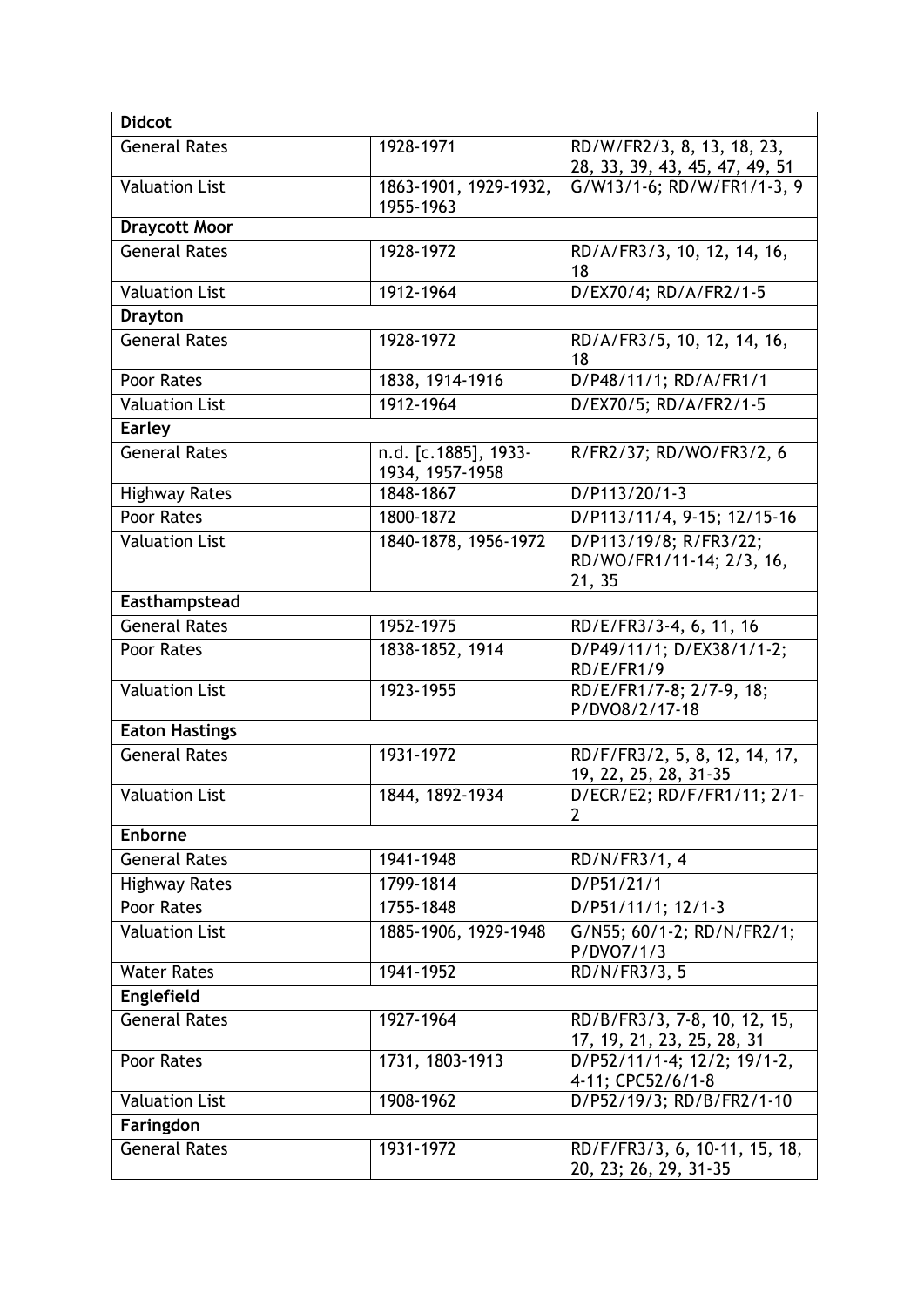| <b>Highway Rates</b>  | 1802                 | D/EX63A/1                                              |
|-----------------------|----------------------|--------------------------------------------------------|
| Poor Rates            | 1858, 1868-1881,     | D/EEL/Z10VL, D/P9/19/3;                                |
|                       | 1902, 1934           | RD/F/FR1/12; 2/1-2                                     |
| Unknown rate          | 1858                 | D/EEL/Z10                                              |
| Farnborough           |                      |                                                        |
| <b>Valuation List</b> | 1840, 1911-1973      | D/EW/010/1; G/WT16/1;                                  |
|                       |                      | RD/WT/FR1/71-72; 2/1-5;                                |
| <b>Fawley</b>         |                      | P/DVO7/1/4                                             |
| Poor Rates            | 1912-1921            | RD/WT/FR1/74-82                                        |
|                       |                      |                                                        |
| <b>Valuation List</b> | 1911-1973            | G/WT16/1; RD/WT/FR1/73;<br>2/1-5; P/DVO7/1/4           |
| <b>General Rates</b>  | 1931-1972            | RD/F/FR3/2, 5, 8, 12, 14, 17,<br>20, 23, 26, 29, 31-35 |
| <b>Valuation List</b> | 1868-1881, 1906-1934 | D/P9/19/3; D/EX2169/1/4;                               |
|                       |                      | RD/F/FR1/13; 2/1-2                                     |
| Finchampstead         |                      |                                                        |
| <b>General Rates</b>  | 1933-1934, 1957-1958 | RD/WO/FR3/1, 7                                         |
| <b>Highway Rates</b>  | 1848-1852            | D/P56/20/1                                             |
| Poor Rates            | 1779-1925            | D/P56/11/1-21; CPC56/6/1-53                            |
| <b>Valuation List</b> | 1900-1972            | D/P56/18/1; RD/WO/FR1/15-<br>17; 2/17, 22, 35          |
| Frilford              |                      |                                                        |
| <b>General Rates</b>  | 1928-1972            | RD/A/FR3/3, 10, 12, 14, 16,<br>18                      |
| <b>Valuation List</b> | 1912-1964            | D/EX70/6; RD/B/FR2/1;<br>RD/A/FR2/1-5                  |
| Frilsham              |                      |                                                        |
| <b>General Rates</b>  | 1927-1964            | RD/B/FR3/3, 7-8, 10, 12, 15,                           |
|                       |                      | 17, 19, 21, 23, 25, 28, 31                             |
| <b>Valuation List</b> | 1929-1962            | RD/B/FR2/2-10                                          |
| <b>Fyfield</b>        |                      |                                                        |
| <b>General Rates</b>  | 1928-1972            | RD/A/FR3/3, 10, 12, 14, 16,                            |
| <b>Valuation List</b> | 1912-1964            | 18<br>D/EX70/7; RD/A/FR2/1-5                           |
| Garford               |                      |                                                        |
|                       |                      |                                                        |
| <b>General Rates</b>  | 1928-1972            | RD/A/FR3/3, 10, 12, 14, 16,<br>18                      |
| Poor Rates            | 1890-1893            | D/P84C/19/1                                            |
| <b>Valuation List</b> | 1912-1964            | G/A10/15; RD/A/FR2/1-5                                 |
| <b>East Garston</b>   |                      |                                                        |
| General Rates         | 1961-1972            | RD/H/FR3/1-2                                           |
| <b>Valuation List</b> | 1932-1956            | RD/H/FR2/1; P/DVO7/1/1                                 |
| Goosey                |                      |                                                        |
| <b>Highway Rates</b>  | 1838-1861            | D/P118B/20/1-2                                         |
| Poor Rates            | 1838-1847, 1897-1922 | D/P118B/11/1;                                          |
|                       |                      | RD/WT/FT1/83-85, 88-89                                 |
| <b>Valuation List</b> | 1911-1973            | G/WT16/1; RD/WT/FR1/86-                                |
|                       |                      | 87; 2/1-5; P/DVO7/1/4                                  |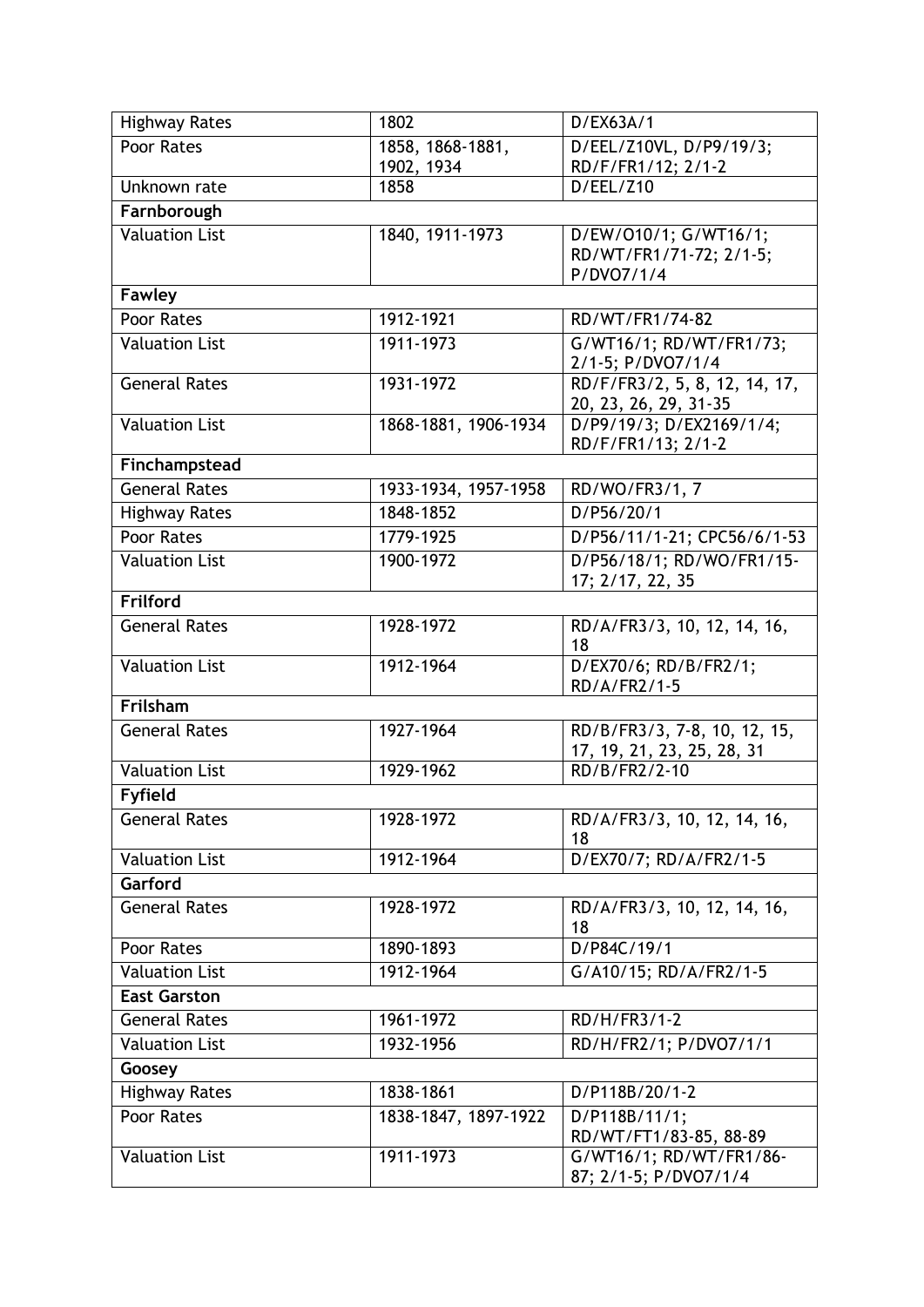| Grazeley                 |                                     |                                                                |
|--------------------------|-------------------------------------|----------------------------------------------------------------|
| <b>General Rates</b>     | 1927-1964                           | RD/B/FR3/3, 7-8, 10, 12, 15,<br>17, 19, 21, 23, 25, 28, 31     |
| <b>Valuation List</b>    | 1927-1962                           | RD/B/FR2/1-10                                                  |
| Greenham                 |                                     |                                                                |
| <b>General Rates</b>     | 1941-1948                           | RD/N/FR3/1, 4                                                  |
| <b>Highway Rates</b>     | 1883-1893                           | $HP1/1-3$                                                      |
| <b>Valuation List</b>    | 1891-1948                           | G/N55; 61/1-4; 64/2;<br>RD/N/FR2/1; P/DVO7/1/3                 |
| <b>Water Rates</b>       | 1941-1952                           | RD/N/FR3/3, 5                                                  |
| Grove                    |                                     |                                                                |
| Poor Rates               | 1870-1914                           | RD/WT/FR1/90-95, 98-99                                         |
| <b>Valuation List</b>    | 1911-1973                           | G/WT16/1; RD/WT/FR1/96-<br>97; 2/1-5; P/DVO7/1/4               |
| <b>East Hagbourne</b>    |                                     |                                                                |
| <b>General Rates</b>     | 1928-1971                           | RD/W/FR2/4, 9, 14, 19, 24,<br>29, 34, 38, 42, 44, 46, 48, 51   |
| Poor Rates               | 1825-1850                           | D/EX2198/1-2                                                   |
| <b>Valuation List</b>    | 1863-1901, 1929-1933,<br>1955-1963  | G/W13/1-6; RD/W/FR1/1-3,<br>$10 - 11$                          |
| <b>West Hagbourne</b>    |                                     |                                                                |
| <b>General Rates</b>     | 1928-1972                           | RD/W/FR2/4, 9, 14, 19, 24,<br>29, 34, 38, 42, 44, 46, 48, 51   |
| Poor Rates               | 1825                                | D/EX2198/1                                                     |
| <b>Valuation List</b>    | 1863-1901, 1929-1932,<br>1955-1963/ | G/W13/1-6; RD/W/FR1/1-3,<br>12                                 |
| <b>Hampstead Norreys</b> |                                     |                                                                |
| <b>Valuation List</b>    | 1911-1973                           | G/WT16/1; RD/WT/FR1/100;<br>2/1-5; P/DVO7/1/4                  |
| <b>Hamstead Marshall</b> |                                     |                                                                |
| <b>General Rates</b>     | 1941-1948                           | RD/N/FR3/1, 4                                                  |
| Valuation List           | 1878-1948                           | G/N55, 62; RD/N/FR2/1;<br>P/DVO7/1/3                           |
| <b>Water Rates</b>       | 1951-1952                           | <b>RD/N/FR3/5</b>                                              |
| <b>East Hanney</b>       |                                     |                                                                |
| <b>Valuation List</b>    | 1838-1839, 1911-1973                | D/ETY/04; G/WT16/1;<br>RD/WT/FR1/101-102; 2/1-5;<br>P/DVO7/1/4 |
| <b>West Hanney</b>       |                                     |                                                                |
| <b>Valuation List</b>    | 1911-1973                           | G/WT16/1; RD/WT/FR1/103-<br>104; 2/1-5; P/DVO7/1/4             |
| <b>Harwell</b>           |                                     |                                                                |
| Poor Rates               | 1866-1921                           | RD/WT/FR1/105-111, 113-115                                     |
| <b>Valuation List</b>    | 1899-1973                           | RD/WT/FR1/112; 2/1-5;<br>G/WT16/1; P/DVO7/1/4                  |
| <b>Hatford</b>           |                                     |                                                                |
| <b>General Rates</b>     | 1931-1972                           | RD/F/FR3/2, 5, 8, 12, 14, 17,<br>20, 23, 26, 29, 31-35         |
| <b>Valuation List</b>    | 1868-1881, 1929-1934                | D/P9/19/3; RD/F/FR2/1-2                                        |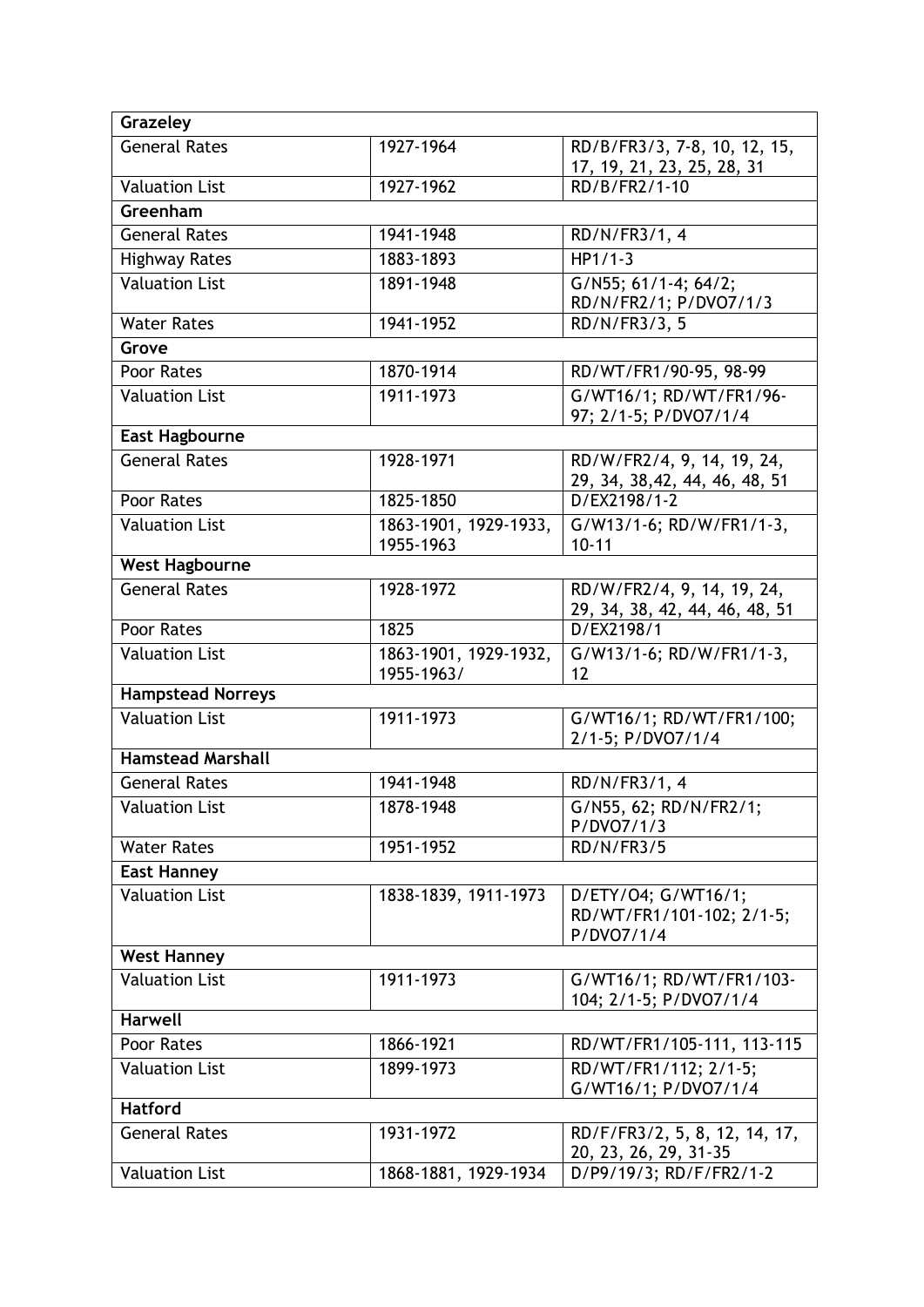| <b>East Hendred</b>    |                                    |                                                            |
|------------------------|------------------------------------|------------------------------------------------------------|
| <b>Highway Rates</b>   | 1837                               | D/P66/20/1                                                 |
| Poor Rates             | 1839-1862, 1913-1920               | $D/P66/11/1-3;$<br>RD/WT/FR1/116, 119-122                  |
| <b>Valuation List</b>  | 1911-1973                          | G/WT16/1; RD/WT/FR1/117-<br>$118; 2/1-5$                   |
| <b>West Hendred</b>    |                                    |                                                            |
| <b>Highway Rates</b>   | 1801-1849                          | D/P67/21/1                                                 |
| Poor Rates             | c.1783-1817, 1887-<br>1921         | D/P67/12/1; RD/WT/FR1/123-<br>124, 126, 128, 130-132       |
| <b>Valuation List</b>  | 1898-1973                          | RD/WT/FR1/125, 127, 129;<br>2/1-5; G/WT16/1;<br>P/DVO7/1/4 |
| Hermitage              |                                    |                                                            |
| <b>Valuation List</b>  | 1926-1973                          | RD/WT/FR1/133; 2/1-5;<br>P/DVO7/1/4                        |
| <b>Water Rates</b>     | 1951-1952                          | <b>RD/N/FR3/5</b>                                          |
| <b>North Hinksey</b>   |                                    |                                                            |
| <b>General Rates</b>   | 1927-1972                          | RD/A/FR3/1, 11, 13, 15, 17,<br>19                          |
| <b>Valuation List</b>  | 1912-1964                          | D/EX70/12; RD/A/FR2/1-5                                    |
| <b>South Hinksey</b>   |                                    |                                                            |
| <b>General Rates</b>   | 1927-1972                          | RD/A/FR3/1, 11, 13, 15, 1719,                              |
| <b>Valuation List</b>  | 1912-1964                          | D/EX70/15; RD/A/FR2/1-5                                    |
| <b>Hinton Waldrist</b> |                                    |                                                            |
| <b>General Rates</b>   | 1931-1972                          | RD/F/FR3/2, 6, 8, 12, 16, 18,<br>20, 23, 26, 29, 31-35     |
| Poor Rates             | 1824, 1867-1880,<br>1905-1906      | D/P70/11/1-3; 12/2                                         |
| <b>Valuation List</b>  | 1868-1881, 1929-1934               | D/P9/19/3; RD/F/FR2/1-2                                    |
| Hungerford             |                                    |                                                            |
| <b>County Rates</b>    | 1841-1844                          | D/P71/19/3                                                 |
| <b>General Rates</b>   | 1961-1972                          | RD/H/FR3/1-2                                               |
| Poor Rates             | 1682-1703, 1763-1843               | D/P71/11/1-19                                              |
| <b>Valuation List</b>  | 1838, 1864-1865,<br>1932-1956      | D/ELM/012-14; RD/H/FR2/1;<br>P/DVO7/1/1                    |
| <b>Hurley</b>          |                                    |                                                            |
| <b>General Rates</b>   | 1934-1955                          | RD/C/FR3/1, 4, 7, 11                                       |
| Poor Rates             | 1698-1699                          | D/P72/5/1                                                  |
| <b>Valuation List</b>  | 1902-1950                          | P/DVO8/2/6-7, 13, 15;<br>RD/C/FR2/3                        |
| <b>Hurst</b>           |                                    |                                                            |
| <b>General Rates</b>   | 1933-1934, 1957-1958               | RD/WO/FR3/3, 8                                             |
| Poor Rates             | 1863-1873                          | D/P73/11/1-2                                               |
| <b>Valuation List</b>  | 1809-1810, 1910-1934,<br>1962-1972 | D/EZ9/E3; RD/WO/FR1/18-20;<br>2/4, 23, 35                  |
| <b>East Ilsley</b>     |                                    |                                                            |
| <b>Valuation List</b>  | 1840, 1911-1973                    | D/P74/19/1; G/WT16/1;<br>RD/WT/FR1/134-135; 2/4-5;         |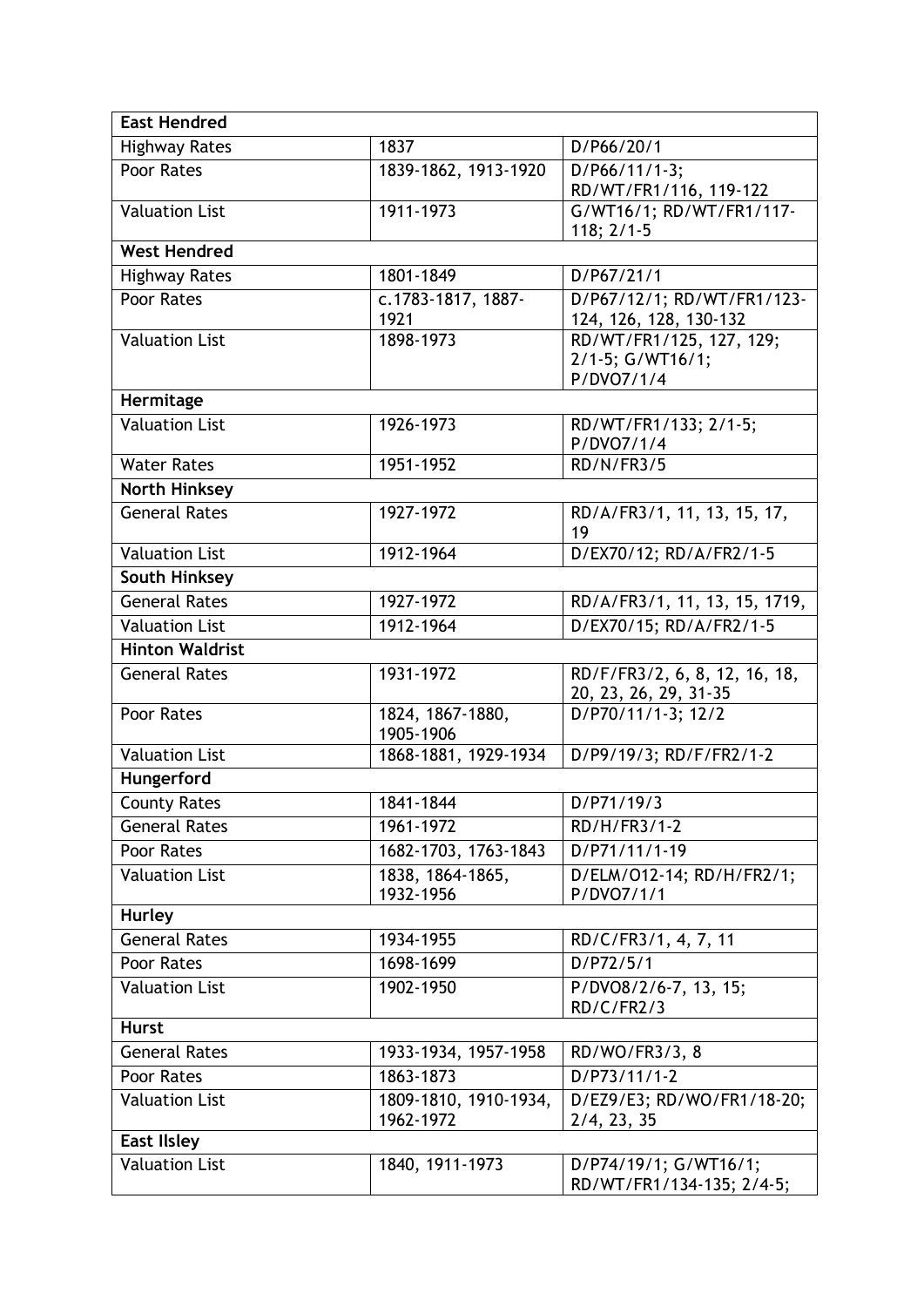|                          |                               | P/DVO7/1/4                                                     |
|--------------------------|-------------------------------|----------------------------------------------------------------|
| <b>West Ilsley</b>       |                               |                                                                |
| <b>Highway Rates</b>     | 1839-1859                     | $D/P75/20/1-2$                                                 |
| Poor Rates               | 1839, 1916-1925               | D/P75/11/1; RD/WT/FR1/138-<br>145                              |
| <b>Valuation List</b>    | 1838-1839, 1911-1973          | D/ETY/04; G/WT16/1;<br>RD/WT/FR1/136-137; 2/1-5;<br>P/DVO7/1/4 |
| Inkpen                   |                               |                                                                |
| <b>General Rates</b>     | 1961-1972                     | RD/H/FR3/1-2                                                   |
| Poor Rates               | 1923-1925                     | CPC76/6/1-5                                                    |
| <b>Valuation List</b>    | 1932-1956                     | RD/H/FR2/1; P/DVO7/1/1                                         |
| <b>Water Rates</b>       | 1941-1952                     | RD/N/FR3/3, 5                                                  |
| Kennington               |                               |                                                                |
| <b>General Rates</b>     | 1928-1972                     | RD/A/FR3/3, 10, 12, 14, 16,<br>18                              |
| <b>Valuation List</b>    | 1929-1964                     | $R D/A/FR2/1-5$                                                |
| <b>Kingston Bagpuize</b> |                               |                                                                |
| <b>General Rates</b>     | 1928-1972                     | RD/A/FR3/3, 10, 12, 14, 16,<br>18                              |
| <b>Valuation List</b>    | 1912-1964                     | D/EX70/8; RD/A/FR2/1-5                                         |
| <b>Kingston Lisle</b>    |                               |                                                                |
| <b>General Rates</b>     | 1931-1972                     | RD/F/FR3/3, 6, 10-11, 15, 18,<br>20, 23, 26, 29, 31-35         |
| <b>Highway Rates</b>     | 1779-1792, 1861               | D/P115B/20/1-2                                                 |
| Poor Rates               | 1691, 1783-1829,<br>1862-1885 | D/EC/O6; D/P115B/11/1-5                                        |
| <b>Valuation List</b>    | 1851-1881, 1914-1934          | D/P115B/19/2-4; D/P9/19/3;<br>RD/F/FR1/14; 2/1-2               |
| Kintbury                 |                               |                                                                |
| General Rates            | 1961-1972                     | RD/H/FR3/1-2                                                   |
| Poor Rates               | 1691, 1769-1842               | D/EC/O6; D/P78/11/2-17                                         |
| <b>Valuation List</b>    | 1932-1956                     | RD/H/FR2/1; P/DVO7/1/1                                         |
| <b>Water Rates</b>       | 1941-1952                     | RD/N/FR3/3, 5                                                  |
| Lambourn                 |                               |                                                                |
| <b>General Rates</b>     | 1961-1972                     | $RD/H/FR3/1-2$                                                 |
| <b>Valuation List</b>    | 1932-1956                     | RD/H/FR2/1; P/DVO7/1/1                                         |
| Langley                  |                               |                                                                |
| <b>Water Rates</b>       | 1898-1912                     | S/FR10/10-13, 17, 19, 22, 25-<br>28                            |
| Leckhampstead            |                               |                                                                |
| <b>Highway Rates</b>     | 1894                          | HP2/1                                                          |
| <b>Valuation List</b>    | 1924-1948                     | RD/N/FR2/1; P/DVO7/1/3                                         |
| <b>Letcombe Bassett</b>  |                               |                                                                |
| Poor Rates               | 1914-1920                     | RD/WT/FR1/148-149                                              |
| <b>Valuation List</b>    | 1911-1973                     | G/WT16/1; RD/WT/FR1/146-<br>147; 2/1-5; P/DVO7/1/4             |
| Letcombe Regis           |                               |                                                                |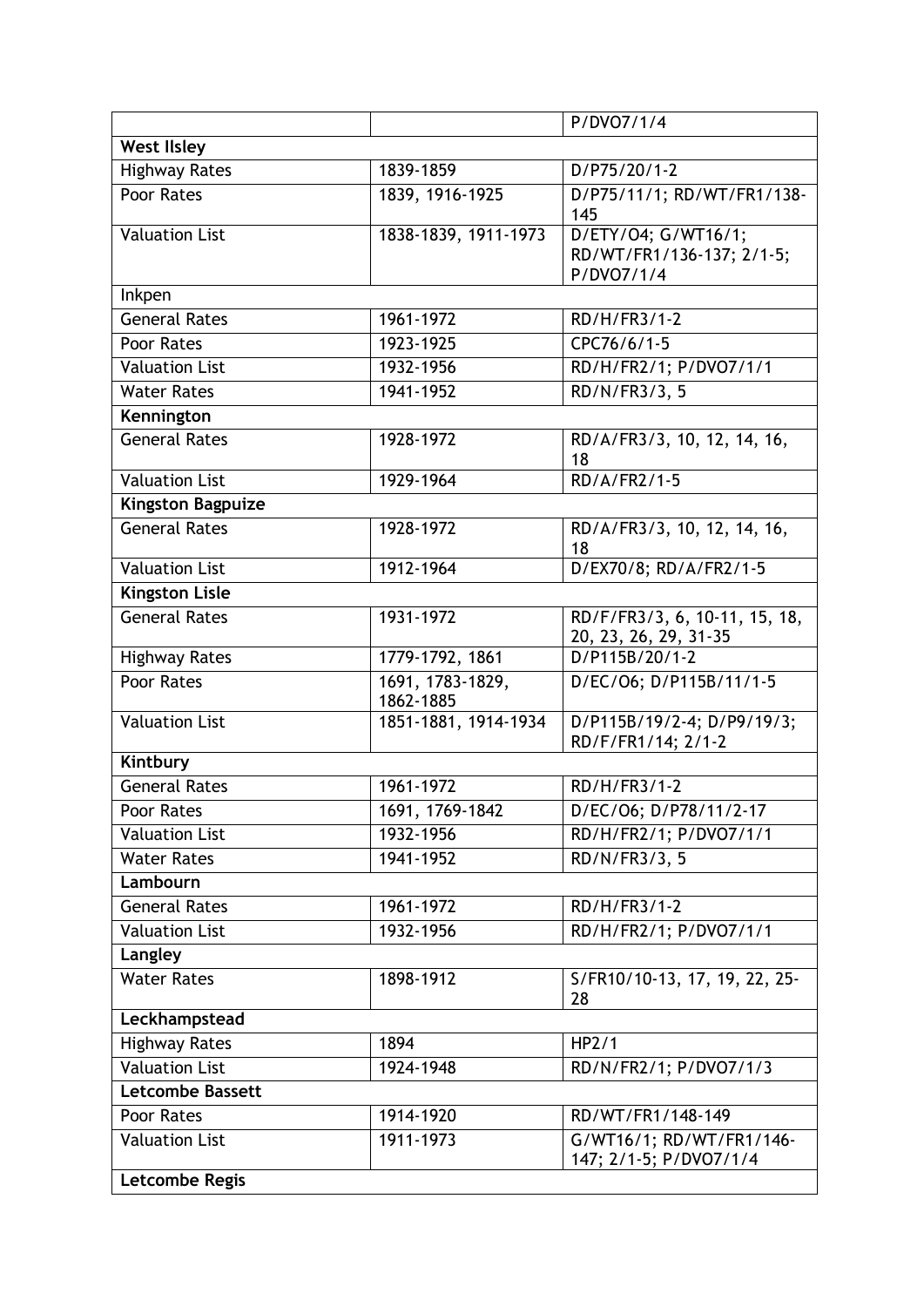| Poor Rates                                                     | 1910-1920                          | RD/WT/FR1/150-152, 155-160                                       |
|----------------------------------------------------------------|------------------------------------|------------------------------------------------------------------|
| <b>Valuation List</b>                                          | 1842, 1911-1973                    | D/P81/19/1; G/WT16/1;<br>RD/WT/FR1/153-154; 2/1-5;<br>P/DVO7/1/4 |
| Littleworth                                                    |                                    |                                                                  |
| General Rates                                                  | 1955-1972                          | RD/F/FR3/31-35                                                   |
| <b>Valuation List</b>                                          | 1868-1881                          | D/P9/19/3                                                        |
| <b>East Lockinge</b>                                           |                                    |                                                                  |
| Poor Rates                                                     | 1913-1920                          | RD/WT/FR1/162, 165-166                                           |
| <b>Valuation List</b>                                          | 1904-1973                          | RD/WT/FR1/161, 163-164;                                          |
|                                                                |                                    | 2/1-5; G/WT16/1;<br>P/DVO7/1/4                                   |
| <b>West Lockinge</b>                                           |                                    |                                                                  |
| Poor Rates                                                     | 1909-1919                          | RD/WT/FR1/168, 171-172                                           |
| <b>Valuation List</b>                                          | 1904-1973                          | RD/WT/FR1/167, 169-170;<br>2/1-5; G/WT16/1;<br>P/DVO7/1/4        |
| Longcot                                                        |                                    |                                                                  |
| <b>General Rates</b>                                           | 1931-1972                          | RD/F/FR3/3, 6, 9, 11, 15, 18,<br>21, 24, 27, 30-35               |
| <b>Valuation List</b>                                          | 1838, 1868-1881,                   | D/EX2169/1/1-3; D/P9/19/3;                                       |
| Longworth                                                      | 1906-1934                          | RD/F/FR1/15; 2/1-2                                               |
|                                                                |                                    |                                                                  |
| <b>General Rates</b>                                           | 1931-1972                          | RD/F/FR3/3, 6, 9, 13, 16, 21,<br>24, 27, 30-35                   |
| <b>Valuation List</b>                                          | 1838-1881, 1902-1934               | D/P83/19/1-3; RD/F/FR1/16;<br>$2/1 - 2$                          |
| Lyford                                                         |                                    |                                                                  |
| <b>General Rates</b>                                           | 1928-1972                          | RD/A/FR3/3, 10, 12, 14, 16,<br>18                                |
| <b>Valuation List</b>                                          | 1912-1964                          | D/EX70/9; RD/A/FR2/1-5                                           |
| Maidenhead borough or civil parish (See also Bray and Cookham) |                                    |                                                                  |
| <b>General Rates</b>                                           | 1916-1962                          | M/FR1/7-8, 11-14; 3/1-13                                         |
| Poor Rates                                                     | 1703, 1774-1778,<br>1915-1922      | D/P43/11/1; D/EKM/O1;<br>M/FR1/6, 9-14                           |
| <b>Valuation List</b>                                          | 1850-1881, 1902-1904,<br>1929-1955 | M/FR1/1-5; 2/1-3;<br>P/DVO8/2/19-26                              |
| Marcham                                                        |                                    |                                                                  |
| <b>General Rates</b>                                           | 1928-1972                          | RD/A/FR3/6, 10, 12, 14, 16,<br>18                                |
| <b>Valuation List</b>                                          | 1912-1964                          | D/EX70/10; RD/A/FR2/1-5                                          |
| Midgham                                                        |                                    |                                                                  |
| <b>General Rates</b>                                           | 1941-1948                          | RD/N/FR3/1, 4                                                    |
| <b>Highway Rates</b>                                           | 1848-1852                          | D/P130C/19/8; 20/1-3                                             |
| Poor Rates                                                     | 1840-1858                          | D/P130C/19/2-7, 9, 11-22                                         |
| <b>Valuation List</b>                                          | 1885-1901, 1929-1948               | G/N55; 63/1-2; RD/N/FR2/1;<br>P/DVO7/1/3                         |
| Milton                                                         |                                    |                                                                  |
| <b>General Rates</b>                                           | 1928-1972                          | RD/A/FR3/7, 10, 12, 14, 16,                                      |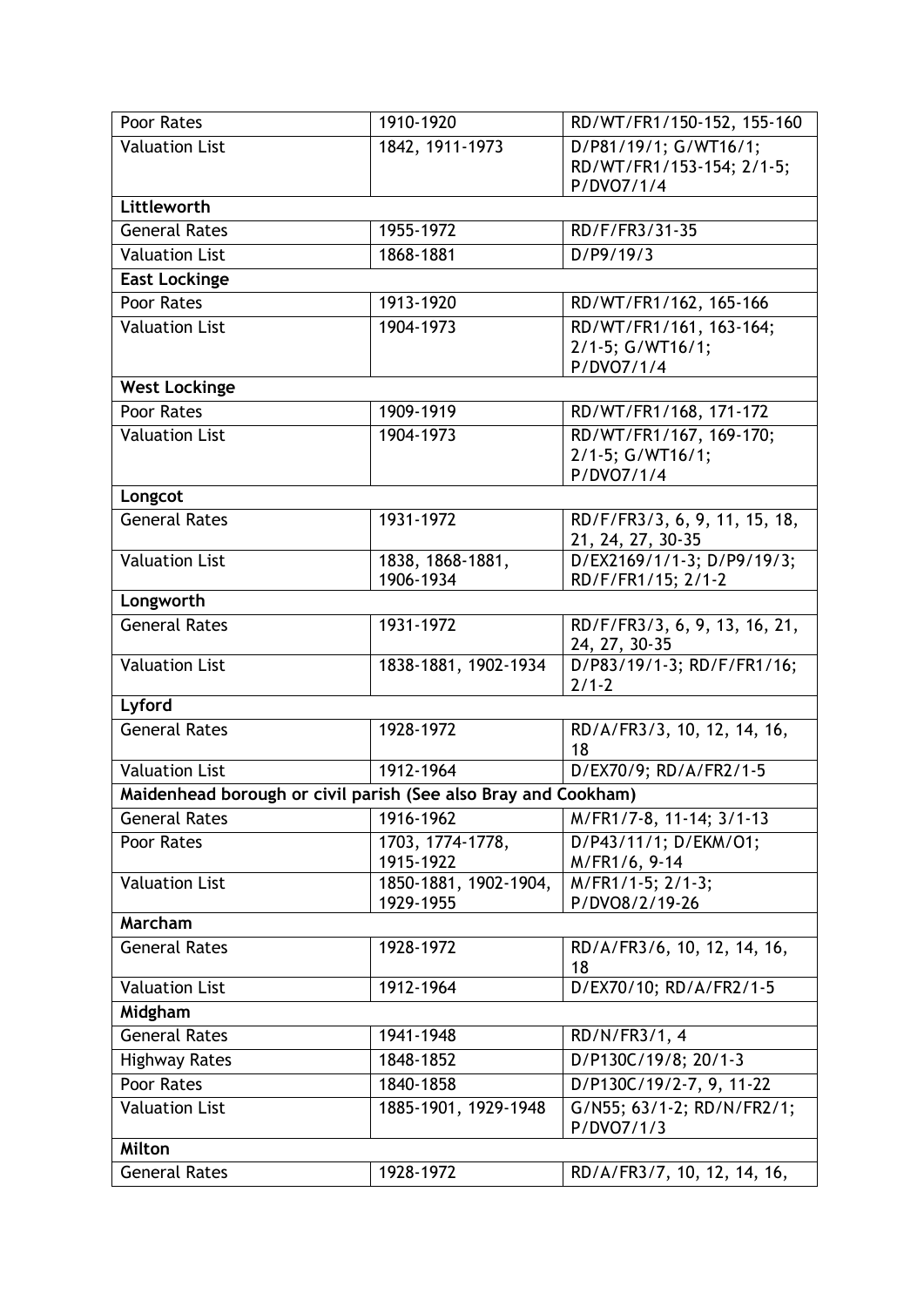|                           |                            | 18                                             |
|---------------------------|----------------------------|------------------------------------------------|
| Poor Rates                | 1771-1772                  | D/EBT/E20A/8                                   |
| <b>Valuation List</b>     | 1912-1964                  | D/EX70/11; RD/A/FR2/1-5                        |
| <b>North Moreton</b>      |                            |                                                |
| <b>General Rates</b>      | 1928-1971                  | RD/W/FR2/2, 7, 12, 17, 22,                     |
|                           |                            | 27, 32, 37, 41, 44, 46, 48, 50                 |
| Poor Rates                | 1713-1730                  | D/P86/12/1                                     |
| <b>Valuation List</b>     | 1838-1839, 1862-1901,      | D/ETY/04; G/W13/1-6;                           |
| South Moreton             | 1929-1933, 1955-1963       | RD/W/FR1/1-3, 13                               |
| <b>General Rates</b>      | 1928-1971                  | RD/W/FR2/2, 7, 12, 17, 22,                     |
|                           |                            | 27, 32, 37, 41, 44, 46, 48, 50                 |
| Poor Rates                | 1790-1807, 1830            | D/P87/11/1; 12/1-2                             |
| <b>Valuation List</b>     | 1863-1901, 1929-1933,      | $G/W13/1-3, 5-6;$                              |
|                           | 1955-1963                  | RD/W/FR1/1-3, 14                               |
| Moulsford                 |                            |                                                |
| <b>General Rates</b>      | 1928-1971                  | RD/W/FR2/2, 7, 12, 17, 22,                     |
| Poor Rates                | 1872-1876                  | 27, 32, 37, 41, 44, 46, 48, 50<br>RD/W/FR4/1   |
| <b>Valuation List</b>     | 1863-1901, 1929-1933,      | G/W13/1-6; RD/W/FR1/1-3,                       |
|                           | 1955-1963                  | 15                                             |
| <b>Newbury</b>            |                            |                                                |
| <b>Consolidated rates</b> | 1926-1927                  | N/FR1/4-5                                      |
| <b>General Rates</b>      | 1921-1962                  | N/FR1/3; 3/1-4                                 |
| Poor Rates                | 1763-1830                  | N/AP1/1-17; N/D2/1                             |
| <b>Valuation List</b>     | 1883-1949                  | G/N55; 64/1-2; N/FR1/1-2;<br>2/1-2; P/DVO7/1/2 |
| <b>Newland</b>            |                            |                                                |
| <b>General Rates</b>      | 1957-1958                  | RD/WO/FR3/5                                    |
| Poor Rates                | c.1807-1835, 1933-<br>1934 | D/P73/12/3; RD/WO/FR3/1                        |
| <b>Valuation List</b>     | 1897-1933, 1962-1963       | $D/EX2045/2/3-6;$                              |
|                           |                            | RD/WO/FR1/21-23; 2/5, 19                       |
| Northbourne               |                            |                                                |
| <b>General Rates</b>      | 1939-1946                  | RD/W/FR2/2, 7, 12, 17, 22,<br>27, 32           |
| <b>Valuation List</b>     | 1955-1963                  | RD/W/FR1/2-3                                   |
| Padworth                  |                            |                                                |
| <b>General Rates</b>      | 1927-1964                  | RD/B/FR3/3, 7-8, 10, 12, 15,                   |
|                           |                            | 17, 19, 21, 23, 25, 28, 31                     |
| <b>Highway Rates</b>      | 1839-1853                  | D/P90/20/1-2                                   |
| Poor Rates                | 1838-1855, 1888-1905       | D/P90/19/1-8; CPC90/6/2-21                     |
| <b>Valuation List</b>     | 1889-1901, 1927-1962       | CPC90/6/1; RD/B/FR2/1-10                       |
| Pangbourne                |                            |                                                |
| <b>General Rates</b>      | 1929-1964                  | RD/B/FR3/7, 9, 11, 13-14, 16,                  |
|                           |                            | 18, 20, 22, 24-25, 28, 31                      |
| <b>Highway Rates</b>      | 1882-1891                  | D/P91/20/1-2                                   |
| Poor Rates                | c.1820-1830, 1880-<br>1887 | D/P91/11/1-4; 12/1                             |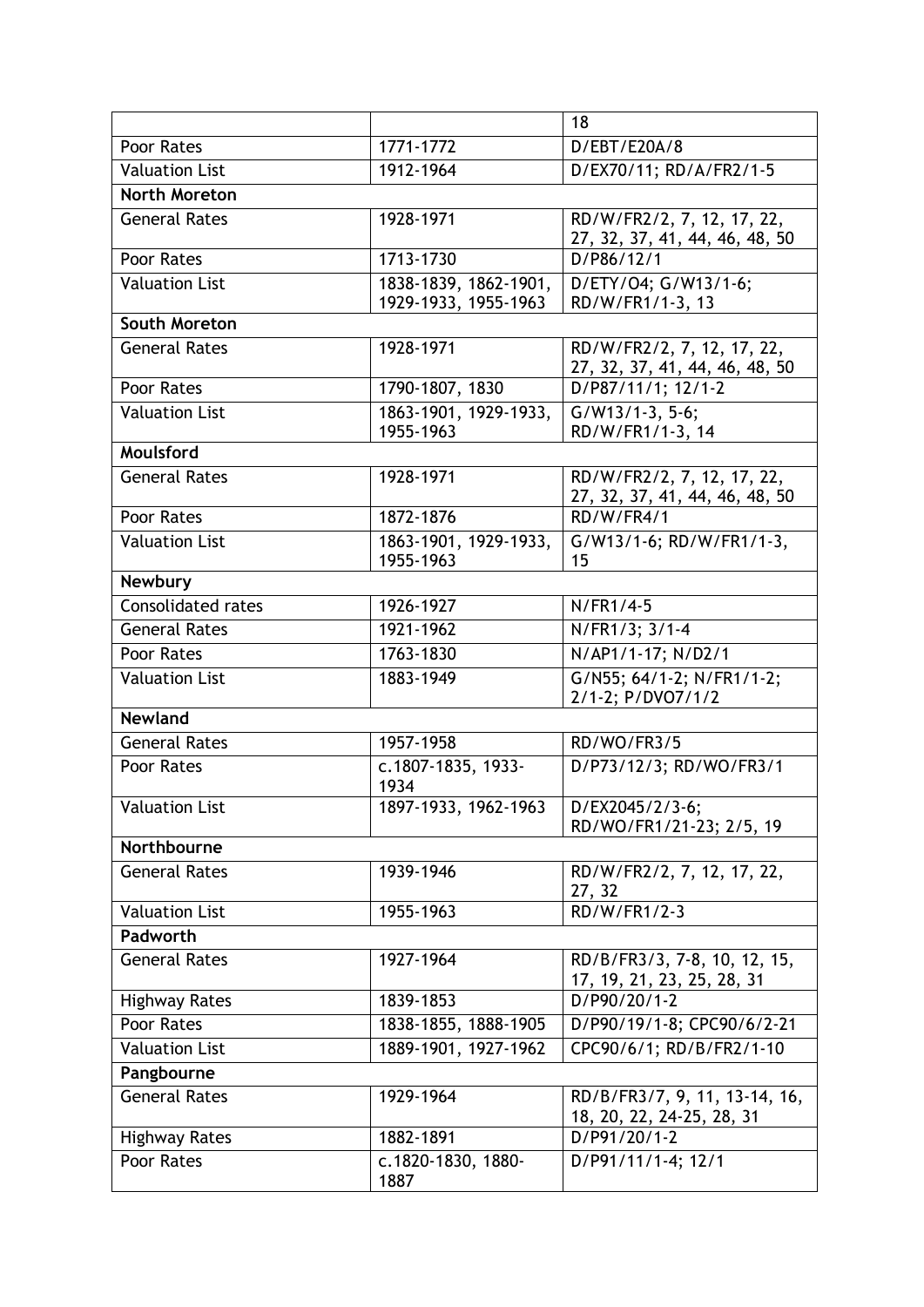| <b>Valuation List</b>           | 1910-1962                           | R/FR1/1; 3/22; RD/B/FR1/3-<br>$5; 2/1-10$                                 |
|---------------------------------|-------------------------------------|---------------------------------------------------------------------------|
| Peasemore                       |                                     |                                                                           |
| Constable's Rates               | 1783                                | D/P92/10/1                                                                |
| Poor Rates                      | 1831-1835, 1915                     | D/P92/11/1; RD/WT/FR1/175-<br>176                                         |
| <b>Valuation List</b>           | 1838-1839, 1911-1973                | D/P92/19/1-2; G/WT16/1;<br>RD/WT/FR1/173-174; 2/1-5;<br>P/DVO7/1/4        |
| <b>Purley</b>                   |                                     |                                                                           |
| <b>General Rates</b>            | 1940-1964                           | RD/B/FR3/7, 9, 11, 13-14, 16,<br>18, 20, 22, 24, 26, 28, 31               |
| Poor Rates                      | 1825-1835                           | D/P93/5/1                                                                 |
| <b>Valuation List</b>           | 1910-1962                           | R/FR1/1; RD/B/FR2/1-10                                                    |
| <b>Pusey</b>                    |                                     |                                                                           |
| <b>General Rates</b>            | 1931-1972                           | RD/F/FR3/3, 6, 9, 13, 16, 21,<br>24, 27, 30-35                            |
| Poor Rates                      | 1837-1847                           | D/P94/11/1                                                                |
| <b>Valuation List</b>           | 1868-1934                           | D/P9/19/3; RD/F/FR1/17;<br>$2/1 - 2$                                      |
| Radley                          |                                     |                                                                           |
| <b>General Rates</b>            | 1928-1972                           | RD/A/FR3/3, 11, 13, 15, 17,<br>19                                         |
| <b>Valuation List</b>           | 1912-1964                           | D/EX70/13; RD/A/FR2/1-5                                                   |
| <b>Reading Borough</b>          |                                     |                                                                           |
| <b>General Rates</b>            | 1891-1960                           | R/FR2/43-82; 3/1-76                                                       |
| <b>Valuation List</b>           | 1913-1975                           | R/FR3/1-21, 23-40                                                         |
| <b>Reading St Giles</b>         |                                     |                                                                           |
| <b>General Rates</b>            | 1850-1890                           | R/FR2/1-36, 38-42                                                         |
| <b>Highway Rates</b>            | 1852-1853                           | $R/FR4/1-2$                                                               |
| Poor Rates                      | 1745-1869, 1904                     | D/P96/11/1-228                                                            |
| <b>Water Rates</b>              | 1891-1892                           | R/FR5/1                                                                   |
| <b>Reading St Laurence</b>      |                                     |                                                                           |
| <b>General Rates</b>            | 1850-1890                           | R/FR2/1-36, 38-42                                                         |
| <b>Highway Rates</b>            | 1852-1853                           | $R/FR4/1-2$                                                               |
| Poor Rates                      | 1651, 1751, 1856-<br>1867, 1904     | D/P97/5/3; 11/1-12                                                        |
| <b>Water Rates Book</b>         | 1891-1892                           | R/FR5/1                                                                   |
| <b>Reading St Mary</b>          |                                     |                                                                           |
| <b>General Rates</b>            | 1850-1890                           | R/FR2/1-36, 38-42                                                         |
| <b>Highway Rates</b>            | 1816-1817, 1852-1853                | D/P98/20/1; R/FR4/1-2                                                     |
| Poor Rates                      | 1625, 1705-1780,<br>1800-1865, 1904 | D/P98/11/1-12, 14-32, 34-36,<br>38-40, 42-49, 52-114, 116-132,<br>134-159 |
| <b>Water Rates</b>              | 1891-1892                           | R/FR5/1                                                                   |
| Reading: Whitley highway parish |                                     |                                                                           |
| <b>Highway Rates</b>            | 1886                                | D/P96/20/1                                                                |
| Remenham                        |                                     |                                                                           |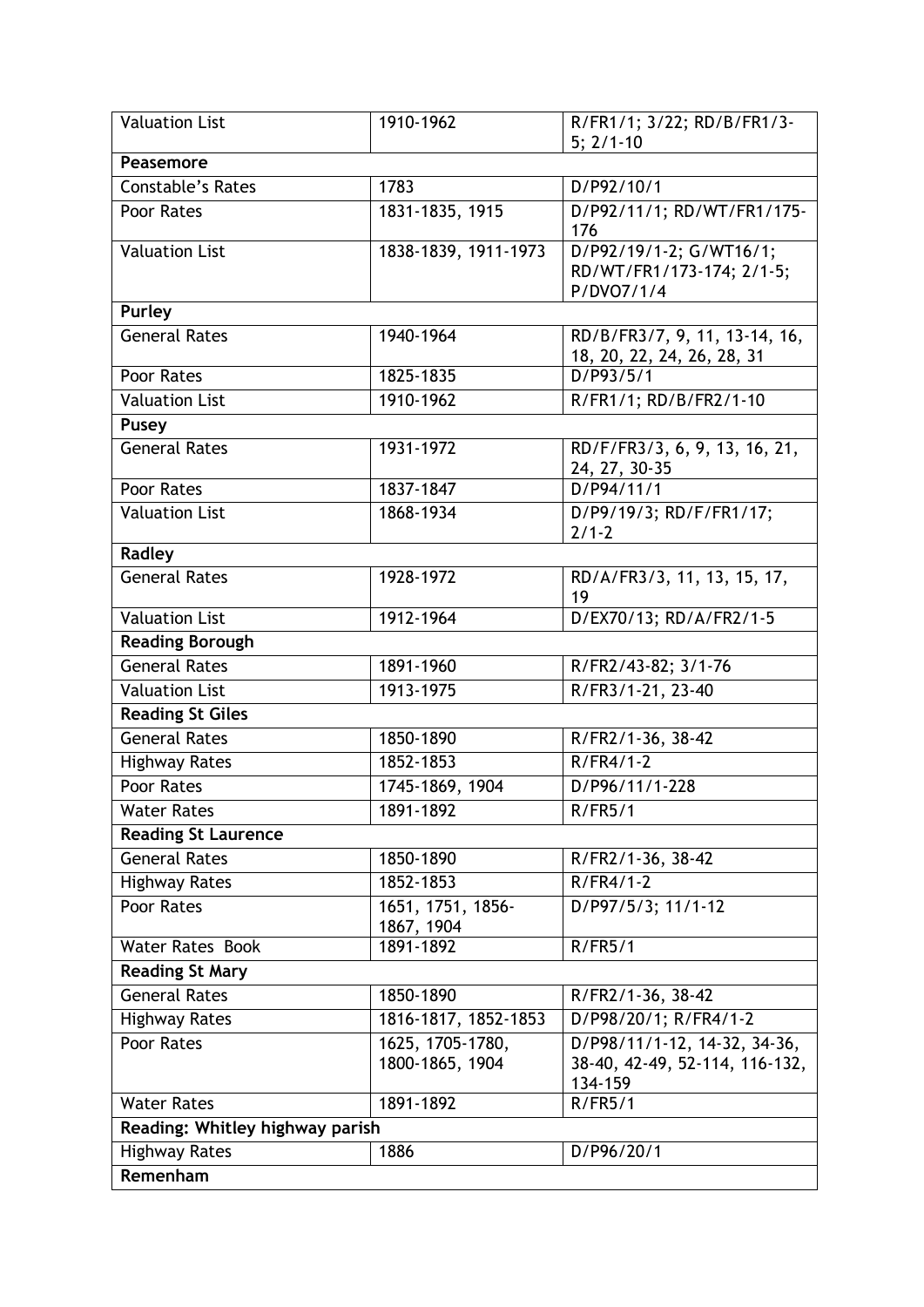| <b>General Rates</b>  | 1933-1934, 1957-1958 | RD/WO/FR3/3, 7                                 |
|-----------------------|----------------------|------------------------------------------------|
| Poor Rates            | 1869-1923            | CPC99/6/4-10                                   |
| <b>Valuation List</b> | 1891-1934, 1962-1972 | CPC99/6/1; RD/WO/FR1/24-<br>26; 2/6, 24, 35    |
| <b>Ruscombe</b>       |                      |                                                |
| <b>General Rates</b>  | 1933-1934, 1957-1958 | RD/WO/FR3/3, 7                                 |
| <b>Valuation List</b> | 1910-1934, 1962-1963 | RD/WO/FR1/27-29; 2/7, 25                       |
| Sandhurst             |                      |                                                |
| <b>General Rates</b>  | 1952-1975            | RD/E/FR3/3-4, 6, 11, 16                        |
| Poor Rates            | 1787-1824, 1914      | D/P102/12/1-2; RD/E/FR1/13                     |
| <b>Valuation List</b> | $1911 - 1955$        | RD/E/FR1/11-12; 2/10-12, 18;                   |
| Sandleford            |                      | P/DVO8/2/17-18                                 |
| <b>Valuation List</b> | 1929-1948            | RD/N/FR2/1; P/DVO7/1/3                         |
| <b>Seacourt</b>       |                      |                                                |
|                       | 1839                 | D/P104/20/1                                    |
| <b>Highway Rates</b>  |                      |                                                |
| <b>Poor Rates</b>     | 1848-1868            | D/P104/11/1-2                                  |
| Shaw-cum-Donnington   |                      |                                                |
| <b>Valuation List</b> | 1929-1948            | RD/N/FR2/1; P/DVO7/1/3                         |
| <b>Water Rates</b>    | 1941-1952            | RD/N/FR3/3, 5                                  |
| <b>East Shefford</b>  |                      |                                                |
| <b>General Rates</b>  | 1961-1972            | RD/H/FR3/1-2                                   |
| <b>Valuation List</b> | 1932-1956            | RD/H/FR2/1; P/DVO7/1/1                         |
| <b>West Shefford</b>  |                      |                                                |
| <b>General Rates</b>  | 1961-1972            | RD/H/FR3/1-2                                   |
| Poor Rates            | 1804-1820            | D/P108/11/1                                    |
| <b>Valuation List</b> | 1932-1956            | RD/H/FR2/1; P/DVO7/1/1                         |
| Shellingford          |                      |                                                |
| <b>General Rates</b>  | 1931-1972            | RD/F/FR3/4, 6, 9, 13, 16, 21,<br>24, 27, 30-35 |
| <b>Valuation List</b> | 1868-1881, 1923-1934 | D/P9/19/3; RD/F/FR1/18;<br>$2/1 - 2$           |
| <b>Shinfield</b>      |                      |                                                |
| <b>General Rates</b>  | 1933-1934, 1957-1958 | RD/WO/FR3/2, 8                                 |
| <b>Highway Rates</b>  | 1840-1855            | D/P110/20/1-5                                  |
| Poor Rates            | 1763-1862            | D/P110/11/1-36                                 |
| <b>Valuation List</b> | 1910-1934, 1962-1972 | RD/WO/FR1/30-32; 2/8, 26,                      |
|                       |                      | 35                                             |
| Shottesbrooke         |                      |                                                |
| General Rates         | 1934-1955            | RD/C/FR3/1, 4, 7, 10                           |
| Poor Rates            | 1911-1915            | RD/C/FR1/11                                    |
| <b>Valuation List</b> | 1902-1950            | P/DVO8/2/8, 13, 15;<br>RD/C/FR2/4              |
| Shrivenham            |                      |                                                |
| <b>General Rates</b>  | 1931-1972            | RD/F/FR3/4, 6, 9, 13, 16, 21,<br>24, 27, 30-35 |
| Poor Rates            | 1738-1759, 1895      | D/P112/12/1; D/EZ195/1                         |
|                       |                      |                                                |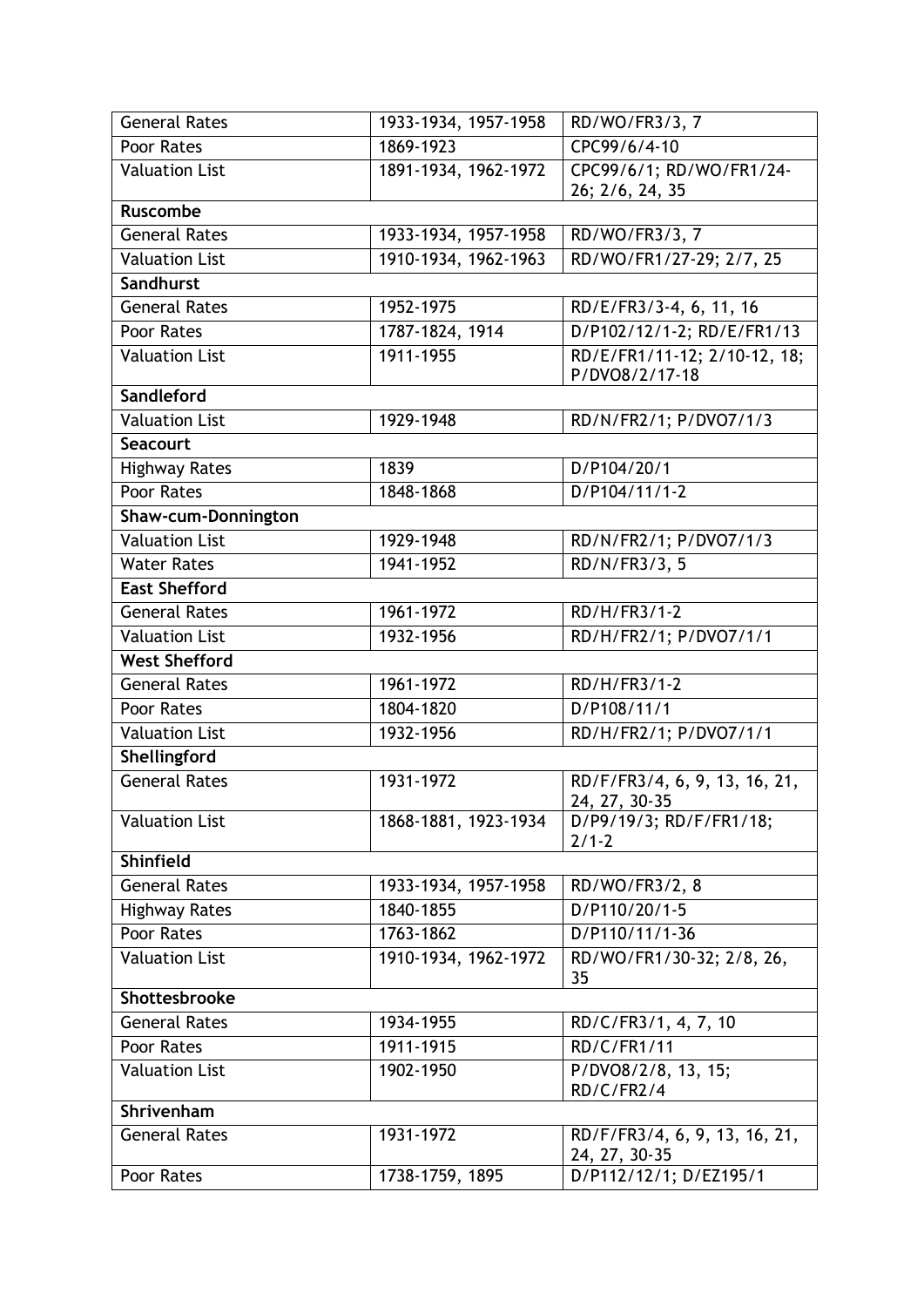| <b>Valuation List</b>       | 1868-1934                           | D/P9/19/3; RD/F/FR1/192/1-<br>2                                |
|-----------------------------|-------------------------------------|----------------------------------------------------------------|
| Slough                      |                                     |                                                                |
| <b>General Rates</b>        | 1864-1931                           | S/FR3/1-185; 4/1-32                                            |
| Poor Rates                  | 1895-1920                           | S/FR2/84, 86, 90, 92, 94, 96,<br>98, 100, 102-103, 105-176     |
| <b>School Rates</b>         | 1902-1903, n.d.<br>[1900s]          | $S/FR9/1-2$                                                    |
| <b>Valuation List</b>       | 1901-1955                           | S/FR1/9-13; P/DVO8/2/45-50                                     |
| <b>Water Rates</b>          | 1874-1936                           | S/FR6/1; 10/1-11, 13-18, 20-<br>21, 23-24, 26-40               |
| Sonning                     |                                     |                                                                |
| <b>General Rates</b>        | 1933-1934, 1957-1968                | RD/WO/FR3/3, 8, 12                                             |
| Poor Rates                  | 1768-1785, 1818-1826-<br>1845, 1914 | D/EX1457/4/4-10;<br>D/P113/11/1, 8-10, 18;<br>RD/WO/FR1/37     |
| <b>Valuation List</b>       | 1897-1934, 1962-1973                | RD/WO/FR1/33-36; 2/9, 27,<br>36                                |
| <b>Sotwell</b>              |                                     |                                                                |
| <b>General Rates</b>        | 1928-1946                           | RD/W/FR2/2, 7, 12, 17, 22,<br>27, 32, 50                       |
| <b>Valuation List</b>       | 1863-1901, 1929-1932                | G/W13/1-6; RD/W/FR1/1, 16                                      |
| Sparsholt                   |                                     |                                                                |
| <b>Highway Rates</b>        | 1867-1868                           | D/P115/20/1                                                    |
| Poor Rates                  | 1865, 1913-1920                     | D/P115/11/1;<br>RD/WT/FR1/177-180, 183-184                     |
| <b>Valuation List</b>       | 1911-1973                           | G/WT16/1; RD/WT/FR1/181-<br>182; 2/1-5; P/DVO7/1/4             |
| Speen                       |                                     |                                                                |
| Poor Rates                  | 1781, 1896                          | D/EX62/1; CPC116/6/1                                           |
| <b>Valuation List</b>       | 1895-1948                           | G/N55; 65/1-3; RD/N/FR2/1;<br>P/DVO7/1/3                       |
| <b>Water Rates</b>          | 1941-1952                           | RD/N/FR3/3, 5                                                  |
| Speenhamland                |                                     |                                                                |
| <b>Valuation List</b>       | 1896-1913                           | G/N55; 64/2                                                    |
| <b>Stanford Dingley</b>     |                                     |                                                                |
| <b>General Rates</b>        | 1927-1964                           | RD/B/FR3/3, 7, 9, 11, 13-14,<br>16, 18, 20, 22, 24, 26, 28, 31 |
| <b>Valuation List</b>       | 1914-1962                           | RD/B/FR1/6; 2/1-10                                             |
| <b>Stanford in the Vale</b> |                                     |                                                                |
| <b>General Rates</b>        | 1931-1972                           | RD/F/FR3/4, 6, 9, 13, 16, 21,<br>24, 27, 30-35                 |
| <b>Valuation List</b>       | 1868-1881, 1906-1934                | D/P9/19/3; RD/F/FR1/202/1-<br>$\overline{2}$                   |
| <b>Steventon</b>            |                                     |                                                                |
| <b>General Rates</b>        | 1928-1972                           | RD/A/FR3/5, 11, 13, 15, 17,<br>19                              |
| Poor Rates                  | 1914-1915                           | RD/A/FR1/2                                                     |
| <b>Valuation List</b>       | 1838-1839, 1912-1964                | D/ETY/04; G/A10/16;                                            |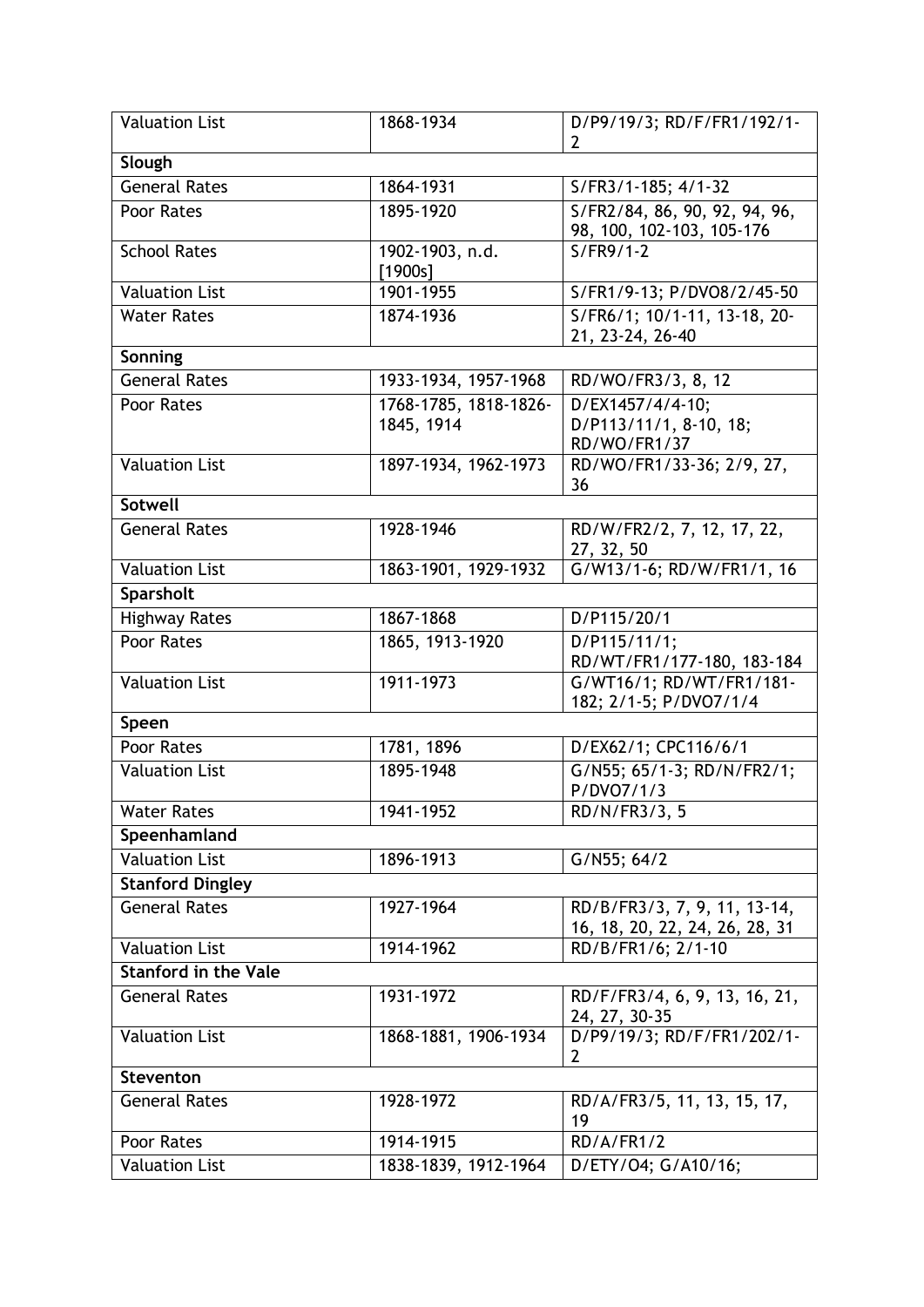|                              |                      | RD/A/FR2/1-5                                                   |
|------------------------------|----------------------|----------------------------------------------------------------|
| <b>Stratfield Mortimer</b>   |                      |                                                                |
| <b>General Rates</b>         | 1927-1964            | RD/B/FR3/5, 7, 9, 11, 13-14,                                   |
|                              |                      | 16, 18, 20, 22, 24, 26, 28, 31                                 |
| Poor Rates                   | 1826-1854, 1914-1925 | D/P120/11/1; D/EBY/E85;<br>RD/B/FR1/8-21                       |
| <b>Valuation List</b>        | 1838, 1927-1962      | D/EBY/E85; RD/B/FR2/1-10                                       |
| <b>Streatley</b>             |                      |                                                                |
| <b>General Rates</b>         | 1927-1964            | RD/B/FR3/6-7, 9, 11, 13-14,<br>16, 18, 20, 22, 24, 26, 28, 31  |
| <b>Highway Rates</b>         | 1773                 | D/EWI/E21/16                                                   |
| Poor Rates                   | 1749-1773            | D/EWI/E21/16                                                   |
| <b>Valuation List</b>        | 1927-1962            | RD/B/FR2/1-10                                                  |
| <b>Sulham</b>                |                      |                                                                |
| <b>General Rates</b>         | 1927-1964            | RD/B/FR3/3, 7, 9, 11, 13-14,<br>16, 18, 20, 22, 24, 26, 28, 31 |
| Poor Rates                   | 1784-1811            | D/P123/12/1-2                                                  |
| <b>Valuation List</b>        | 1912-1962            | RD/B/FR1/22; 2/1-10;<br>R/FR3/22                               |
| <b>Sulhamstead Abbots</b>    |                      |                                                                |
| <b>General Rates</b>         | 1927-1964            | RD/B/FR3/3, 7, 9, 11, 13-14,<br>16, 18, 20, 22, 24, 26, 29, 32 |
| Poor Rates                   | 1746-1755            | D/P124/12/2                                                    |
| <b>Valuation List</b>        | 1838, 1927-1962      | D/P124/19/1; RD/B/FR2/1-10                                     |
| <b>Sulhamstead Bannister</b> |                      |                                                                |
| <b>General Rates</b>         | 1927-1964            | RD/B/FR3/4, 7, 9, 11, 13-14,<br>16, 18, 20, 22, 24, 26, 29, 32 |
| <b>Valuation List</b>        | 1838, 1927-1962      | D/P124/19/1; RD/B/FR2/1-10                                     |
| Sunningdale                  |                      |                                                                |
| <b>General Rates</b>         | 1933-1959            | RD/WI/FR3/3-6, 8, 10-11                                        |
| Poor Rates                   | 1914                 | RD/WI/FR1/4-5                                                  |
| <b>Valuation List</b>        | 1911-1956            | P/DVO8/2/37, 42-44;                                            |
|                              |                      | RD/WI/FR2/1, 3-4                                               |
| Sunninghill                  |                      |                                                                |
| <b>General Rates</b>         | 1933-1962            | RD/WI/FR3/3-6, 9-12                                            |
| Poor Rates                   | 1838-1840            | D/P126/11/1-2                                                  |
| <b>Valuation List</b>        | 1924-1956            | P/DVO8/2/38-39, 42-44;<br>RD/WI/FR2/2-4                        |
| Sunningwell                  |                      |                                                                |
| <b>General Rates</b>         | 1928-1972            | RD/A/FR3/6, 11, 13, 15, 17,<br>19                              |
| <b>Valuation List</b>        | 1912-1964            | D/EX70/16; RD/A/FR2/1-5                                        |
| <b>Sutton Courtenay</b>      |                      |                                                                |
| <b>General Rates</b>         | 1928-1972            | RD/A/FR3/8, 11, 13, 15, 17,<br>19                              |
| Poor Rates                   | 1787-1788, 1914-1915 | D/P128/11/1-2; RD/A/FR1/3                                      |
| <b>Valuation List</b>        | 1912-1964            | G/A10/17; RD/A/FR2/1-5                                         |
| <b>Sutton Wick</b>           |                      |                                                                |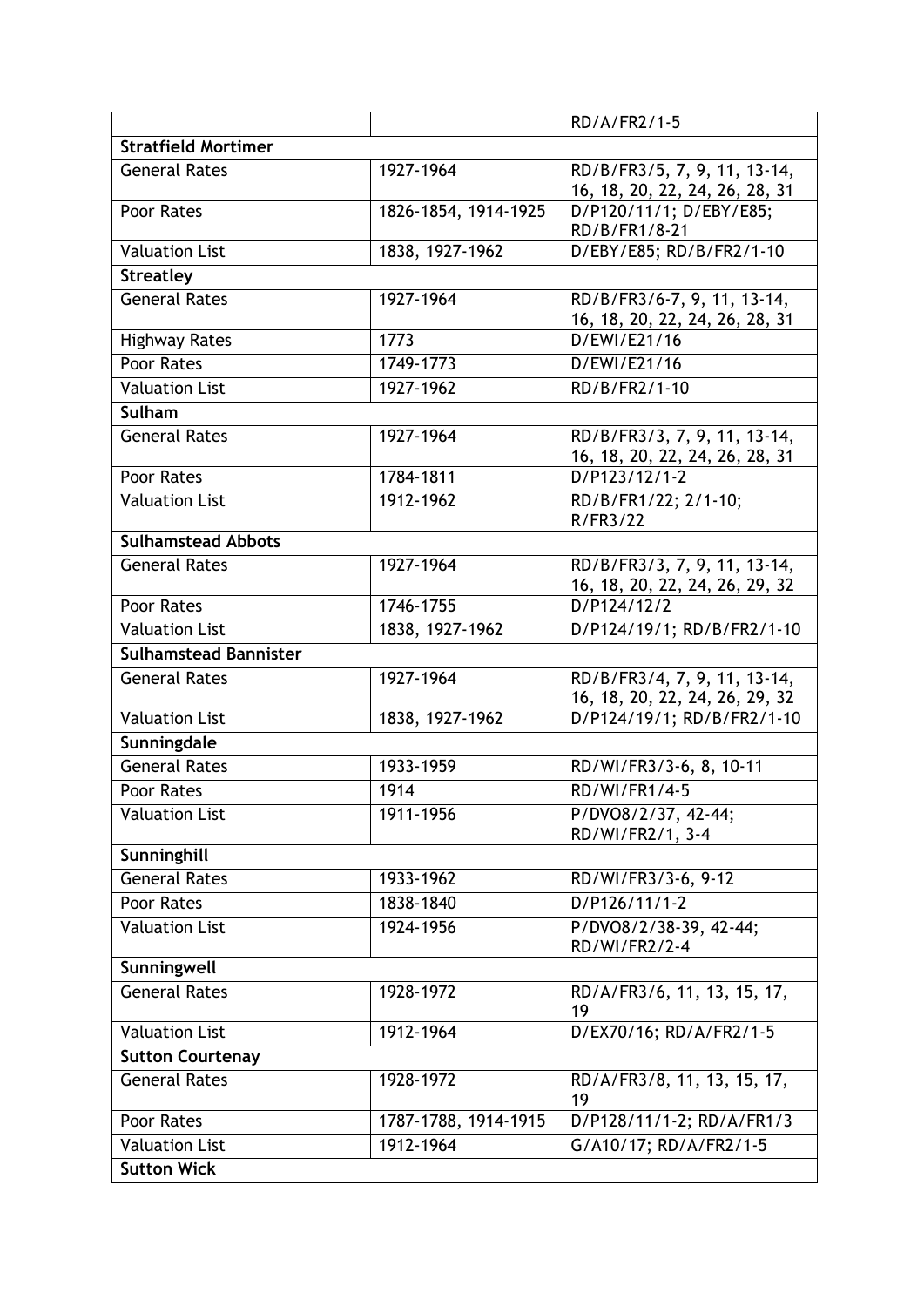| <b>General Rates</b>  | 1928-1929             | RD/A/FR3/5                                                    |
|-----------------------|-----------------------|---------------------------------------------------------------|
| <b>Valuation List</b> | 1912-1919             | D/EX70/17                                                     |
| Swallowfield          |                       |                                                               |
| <b>General Rates</b>  | 1933-1934, 1957-1968  | RD/WO/FR3/2, 9, 12                                            |
| Poor Rates            | 1768, 1800-1820,      | D/P129/11/1-2; D/EBB/03/14                                    |
|                       | 1851-1853             |                                                               |
| <b>Valuation List</b> | 1884-1888, 1910-1934, | RD/WO/FR1/38-41; 2/10, 28,                                    |
|                       | 1962-1973             | 36                                                            |
| Thatcham              |                       |                                                               |
| <b>General Rates</b>  | 1941-1942             | <b>RD/N/FR3/2</b>                                             |
| Poor Rates            | 1727, 1800-1818       | D/P130/11/1-3                                                 |
| <b>Valuation List</b> | 1895-1948             | G/N55; 66/1-3; RD/N/FR2/1;                                    |
|                       |                       | P/DVO7/1/3                                                    |
| <b>Water Rates</b>    | 1941-1952             | RD/N/FR3/3, 5                                                 |
| <b>Theale</b>         |                       |                                                               |
| <b>General Rates</b>  | 1927-1964             | RD/B/FR3/6-7, 9, 11, 13-14,                                   |
| <b>Valuation List</b> | 1910-1962             | 16, 18, 20, 22, 24, 26, 29, 32<br>R/FR1/2; 3/22; RD/B/FR1/23; |
|                       |                       | $2/1 - 10$                                                    |
| Tidmarsh              |                       |                                                               |
| <b>General Rates</b>  | 1927-1964             | RD/B/FR3/4, 7, 9, 11, 13-14,                                  |
|                       |                       | 16, 18, 20, 22, 24, 26, 29, 32                                |
| Poor Rates            | 1879-1885             | D/P131/11/1                                                   |
| <b>Valuation List</b> | 1927-1962             | RD/B/FR2/1-10; R/FR3/22                                       |
| <b>Tilehurst</b>      |                       |                                                               |
| <b>General Rates</b>  | 1927-1964             | RD/B/FR3/4, 7, 9, 11, 13-14,                                  |
|                       |                       | 16, 18, 20, 22, 24, 26, 29, 32                                |
| Poor Rates            | 1816-1838             | D/P132/11/1-9, 11                                             |
| <b>Valuation List</b> | 1879-1880, 1910-1962  | G/B46; R/FR1/1-2; 3/22;                                       |
|                       |                       | RD/B/FR2/2-10                                                 |
| <b>Tubney</b>         |                       |                                                               |
| <b>General Rates</b>  | 1928-1972             | RD/A/FR3/3, 11, 13, 15, 17,<br>19                             |
| <b>Valuation List</b> | 1912-1964             | D/EX70/18; RD/A/FR2/1-5                                       |
| Twyford               |                       |                                                               |
| General Rates         | 1933-1934, 1957-1958  | RD/WO/FR3/4, 9                                                |
| <b>Valuation List</b> | 1911-1934, 1962-1973  | RD/WO/FR1/42-44; 2/11, 29,<br>36                              |
| <b>Uffington</b>      |                       |                                                               |
| <b>General Rates</b>  | 1931-1972             | RD/F/FR3/4, 6, 9, 13, 16, 21,                                 |
|                       |                       | 24, 27, 30-35                                                 |
| Poor Rates            | 1646-1749, 1848-1851  | D/P134/11/1-2; 12/1-2                                         |
| <b>Valuation List</b> | 1868-1934             | D/P9/19/3; RD/F/FR1/21;<br>$2/1 - 2$                          |
| <b>Ufton Nervet</b>   |                       |                                                               |
| <b>General Rates</b>  | 1927-1964             | RD/B/FR3/4, 7, 9, 11, 13-14,                                  |
|                       |                       | 16, 18, 20, 22, 24, 26, 29, 32                                |
| Poor Rates            | 1896-1920             | D/P135/11/1-24                                                |
| <b>Valuation List</b> | 1907-1962             | D/P135/19/2-4; RD/B/FR2/1-                                    |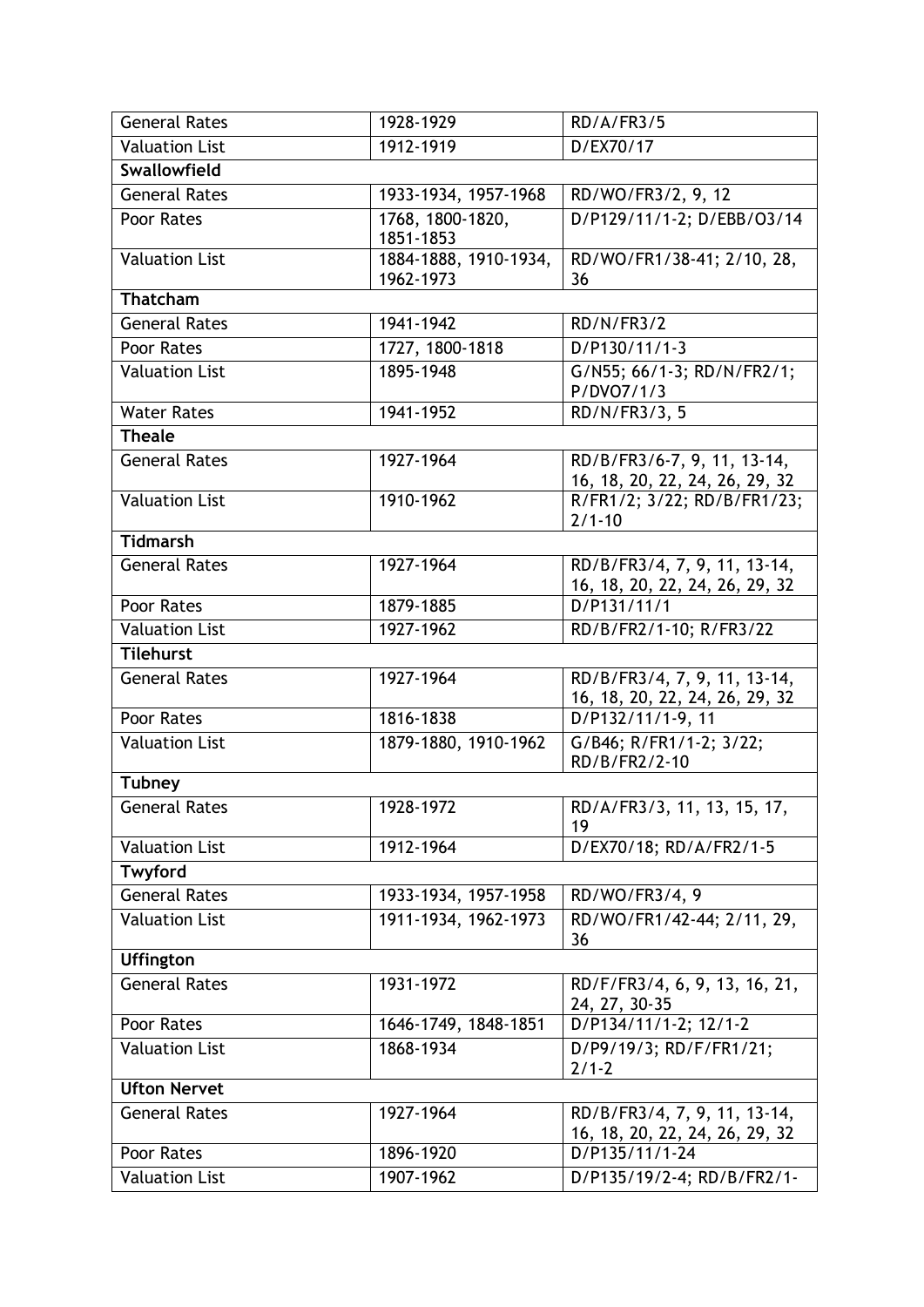|                                     |                                               | 10                                                             |  |
|-------------------------------------|-----------------------------------------------|----------------------------------------------------------------|--|
| Upton                               |                                               |                                                                |  |
| <b>Valuation List</b>               | 1838-1839, 1911-1973                          | D/ETY/04; G/WT16/1;<br>RD/WT/FR1/185-186; 2/1-5;<br>P/DVO7/1/4 |  |
| <b>Upton-cum-Chalvey</b>            |                                               |                                                                |  |
| <b>Cattle Rates</b>                 | 1866                                          | $S/FR5/1-2$                                                    |  |
| <b>General Rates</b>                | 1888-1894                                     | $S/FR7/1-2$                                                    |  |
| <b>Highway Rates</b>                | 1892                                          | S/FR8/1                                                        |  |
| Poor Rates                          | 1849-1900                                     | S/FR2/1-83, 85, 87-89, 91, 93,<br>95, 97, 99, 101, 104         |  |
| <b>Valuation List</b>               | 1851, 1888-1899                               | $S/FR1/1-7$                                                    |  |
| <b>Water Rates</b>                  | 1876-1908                                     | S/FR10/1-11, 13-18, 20-21,<br>$23 - 24$                        |  |
| <b>Wallingford All Hallows</b>      |                                               |                                                                |  |
| Poor Rates                          | 1838                                          | WA/FR1/1                                                       |  |
| <b>Valuation List</b>               | 1863-1897                                     | $G/W13/1-6$                                                    |  |
| <b>Wallingford borough</b>          |                                               |                                                                |  |
| <b>General Rates</b>                | 1893-1909, 1939-1967                          | WA/FR1/2, 4-9; 3/1-17                                          |  |
| <b>Valuation List</b>               | 1897-1898, 1929-1954                          | WA/FR1/3; 2/1-2                                                |  |
| <b>Wallingford Castle precincts</b> |                                               |                                                                |  |
| <b>Valuation List</b>               | 1863-1896                                     | $G/W13/1, 3-6$                                                 |  |
| <b>Wallingford St Leonard</b>       |                                               |                                                                |  |
| <b>Highway Rates</b>                | 1796-1838                                     | D/P137/20/1                                                    |  |
| Poor Rates                          | 1809-1851, 1913-1916                          | D/P137/11/1-10; WA/FR1/10                                      |  |
| <b>Valuation List</b>               | 1863-1897                                     | $G/W13/1-6$                                                    |  |
| <b>Wallingford St Mary the More</b> |                                               |                                                                |  |
| Poor Rates                          | 1774-1780, 1824-1830,<br>1854-1866, 1892-1917 | D/P138/11/1-7; WA/FR1/11-<br>12                                |  |
| <b>Valuation List</b>               | 1863-1897                                     | $G/W13/1-6$                                                    |  |
| <b>Wallingford St Peter</b>         |                                               |                                                                |  |
| <b>Highway Rates</b>                | 1866-1856                                     | D/P139/20/1                                                    |  |
| Poor Rates                          | 1755-1763, 1816-1881,<br>1910-1917            | D/P139/11/1-19; 20/1;<br><b>WA/FR1/13</b>                      |  |
| <b>Valuation List</b>               | 1863-1897                                     | $G/W13/1-6$                                                    |  |
| <b>Wallingford: Clapcot</b>         |                                               |                                                                |  |
| <b>Valuation List</b>               | 1896-1897, 1929-1932                          | G/W13/1; RD/W/FR1/8                                            |  |
| <b>Waltham St Lawrence</b>          |                                               |                                                                |  |
| <b>General Rates</b>                | 1934-1955                                     | RD/C/FR3/1, 4, 7, 10                                           |  |
| Poor Rates                          | 1822-1826, 1913-1924                          | D/P141/11/1-6; RD/C/FR1/12-<br>13                              |  |
| <b>Valuation List</b>               | 1902-1950                                     | P/DVO8/2/9-10, 13, 15;<br>RD/C/FR2/4                           |  |
| Wantage                             |                                               |                                                                |  |
| Poor Rates                          | 1768                                          | D/P143/11/1-2                                                  |  |
| <b>Valuation List</b>               | 1911-1974                                     | G/WT16/1; UD/WT/FR1/1-2;<br>$2/1-4$                            |  |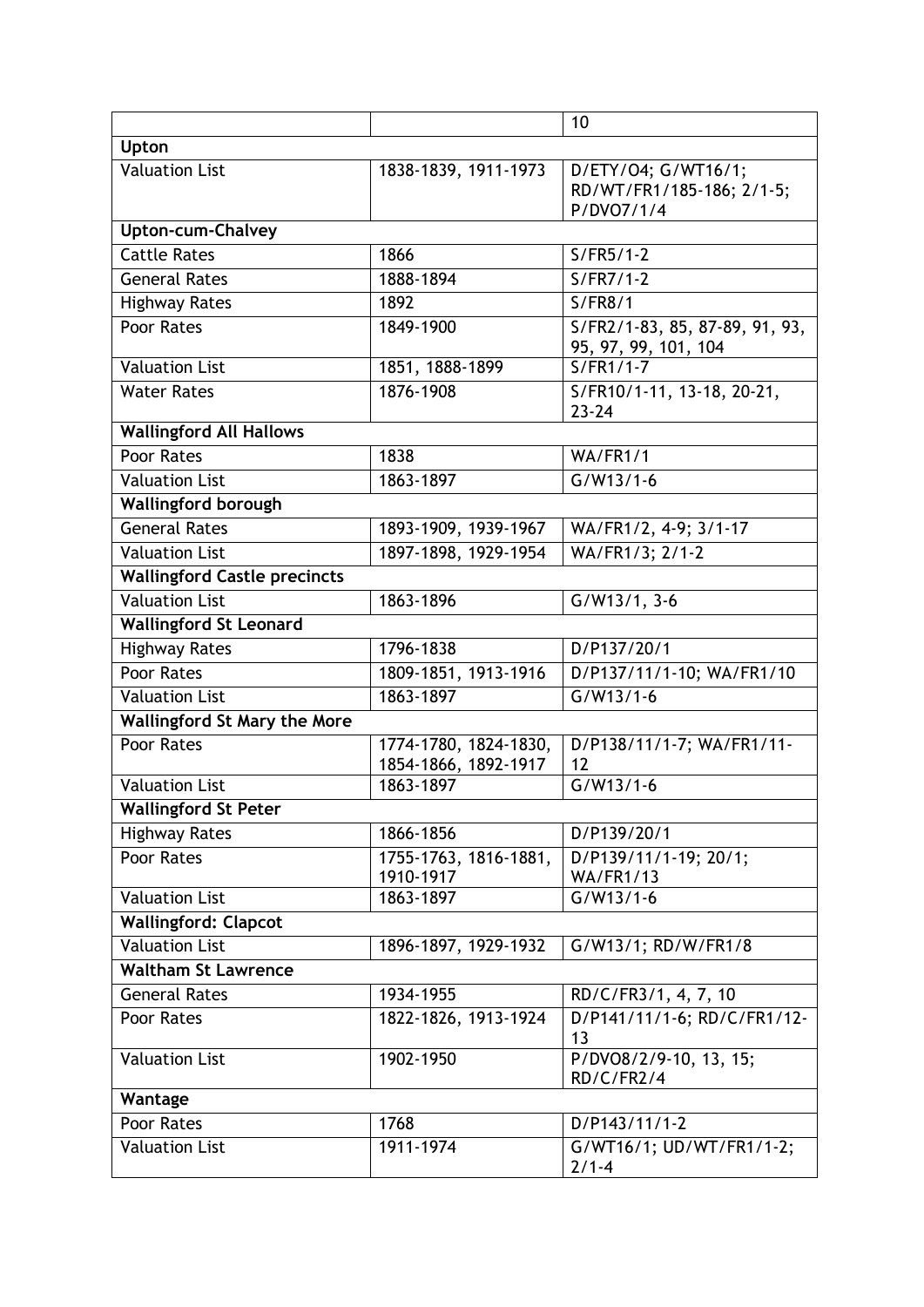| Warfield              |                       |                                                                      |
|-----------------------|-----------------------|----------------------------------------------------------------------|
| General Rates         | 1951-1975             | RD/E/FR3/2, 4, 6, 11, 16                                             |
| Poor Rates            | 1801-1838             | D/P144/11/1-2                                                        |
| <b>Valuation List</b> | 1913-1955             | RD/E/FR1/14-15; 2/13-14, 18;<br>P/DVO8/2/17-18                       |
| Wargrave              |                       |                                                                      |
| <b>General Rates</b>  | 1933-1934, 1957-1958  | RD/WO/FR3/4, 9                                                       |
| <b>Valuation List</b> | 1803, 1834, 1910-1973 | D/P145/11/1; CPC145/21/1;<br>RD/WO/FR1/45-51; 2/12, 18,<br>30-32, 36 |
| <b>Wasing</b>         |                       |                                                                      |
| <b>General Rates</b>  | 1941-1948             | RD/N/FR3/1, 4                                                        |
| <b>Valuation List</b> | 1929-1948             | RD/N/FR2/1; P/DVO7/1/3                                               |
| Watchfield            |                       |                                                                      |
| <b>General Rates</b>  | 1929-1972             | RD/F/FR3/1, 6, 9, 13, 16, 19,<br>24, 27, 30-35                       |
| <b>Valuation List</b> | 1868-1881, 1920-1934  | D/P9/19/3; RD/F/FR1/22;<br>$2/1 - 2$                                 |
| Welford               |                       |                                                                      |
| <b>Valuation List</b> | 1870-1948             | G/N55; 67/1-3; RD/N/FR2/1;<br>P/DVO7/1/3                             |
| <b>West Woodhay</b>   |                       |                                                                      |
| <b>General Rates</b>  | 1961-1972             | RD/H/FR3/1-2                                                         |
| <b>Valuation List</b> | 1932-1956             | RD/H/FR2/1; P/DVO7/1/1                                               |
| <b>White Waltham</b>  |                       |                                                                      |
| <b>General Rates</b>  | 1934-1955             | RD/C/FR3/1, 4, 7, 10                                                 |
| Poor Rates            | 1914-1924             | RD/C/FR1/15-16                                                       |
| <b>Valuation List</b> | 1872-1950             | RD/C/FR1/14; 2/4;<br>P/DVO8/2/11-13, 15                              |
| <b>New Windsor</b>    |                       |                                                                      |
| <b>General Rates</b>  | 1919-1951             | WI/FR2/1-3, 5, 7-15                                                  |
| Poor Rates            | 1743-1835, 1914       | D/P149/11/1-94; WI/FR1/3                                             |
| <b>Valuation List</b> | 1924-1956             | P/DVO8/2/30-32, 34-35                                                |
| <b>Old Windsor</b>    |                       |                                                                      |
| <b>General Rates</b>  | 1933-1963             | RD/WI/FR3/1, 3-7, 10-11, 13                                          |
| Poor Rates            | 1741-1762, 1914       | D/P150/11/1; RD/WI/FR1/2-3                                           |
| <b>Valuation List</b> | 1924-1956             | P/DVO8/2/40-44;<br>RD/WI/FR2/1, 3-4                                  |
| Winkfield             |                       |                                                                      |
| General Rates         | 1951-1975             | RD/E/FR3/2, 8, 14, 16                                                |
| Poor Rates            | 1762-1825, 1913-1914  | D/P151/11/1-3; D/EX2534/2-<br>3; RD/E/FR1/18                         |
| <b>Valuation List</b> | 1911-1955             | RD/E/FR1/16-17; 2/15-18;<br>P/DVO8/2/17-18                           |
| Winnersh              |                       |                                                                      |
| <b>General Rates</b>  | 1933-1958             | RD/WO/FR3/3, 10                                                      |
| <b>Valuation List</b> | 1910-1934, 1962-1973  | RD/WO/FR1/52-54; 2/13, 33,<br>36                                     |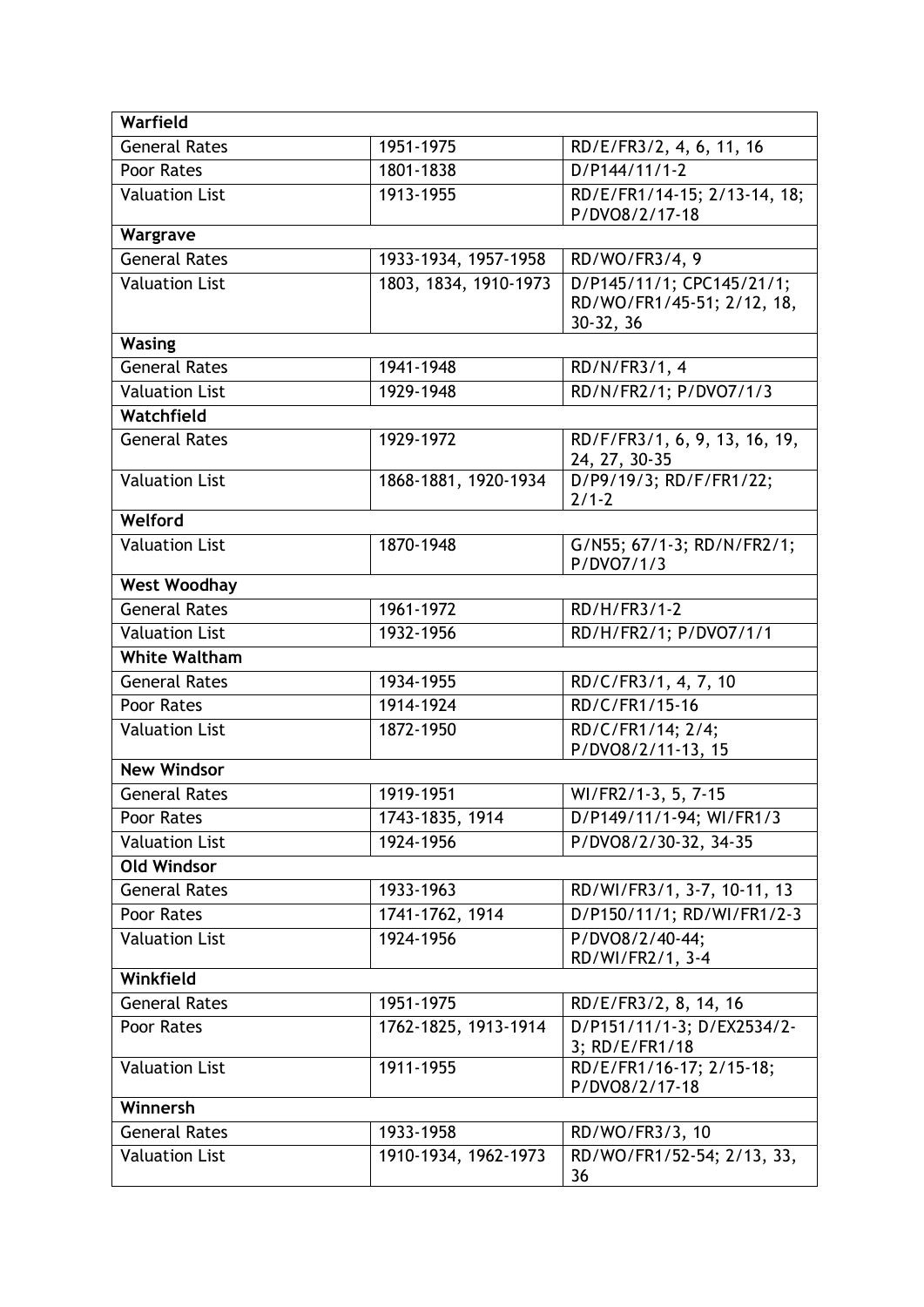| Winterbourne             |                                    |                                                                |
|--------------------------|------------------------------------|----------------------------------------------------------------|
| <b>General Rates</b>     | 1941-1948                          | RD/N/FR3/1, 4                                                  |
| Poor Rates               | 1802-1826                          | D/EZ198/3/3/1                                                  |
| <b>Valuation List</b>    | 1884-1901, 1929-1948               | G/N55; 68/1-2; RD/N/FR2/1;<br>P/DVO7/1/3                       |
| <b>Little Wittenham</b>  |                                    |                                                                |
| <b>General Rates</b>     | 1928-1971                          | RD/W/FR2/5, 10, 15, 20, 25,<br>30, 35, 38, 44, 46, 48, 51      |
| <b>Highway Rates</b>     | 1798-1807, 1837-1863               | D/P152/20/1; 21/1                                              |
| Poor Rates               | 1769-1815, 1849-1872               | D/P152/11/1; 12/2                                              |
| <b>Valuation List</b>    | 1863-1901, 1929-1932,<br>1955-1963 | G/W13/1-6; RD/W/FR1/1-3,<br>17                                 |
| Long Wittenham           |                                    |                                                                |
| <b>General Rates</b>     | 1928-1971                          | RD/W/FR2/5, 10, 15, 20, 25,<br>30, 35, 38, 42, 44, 46, 48, 51  |
| Poor Rates               | 1838-1847                          | $D/P153/11/1-2$                                                |
| <b>Valuation List</b>    | 1863-1901, 1929-1932,<br>1955-1963 | G/W13/1-6; RD/W/FR1/1-3,<br>18                                 |
| Wokefield                |                                    |                                                                |
| <b>General Rates</b>     | 1927-1964                          | RD/B/FR3/4, 7, 9, 11, 13-14,<br>16, 18, 20, 22, 24, 26, 29, 32 |
| <b>Valuation List</b>    | 1927-1962                          | RD/B/FR2/1-10                                                  |
| Wokingham                |                                    |                                                                |
| <b>Drainage Rates</b>    | 1873                               | <b>WO/FR8/1</b>                                                |
| <b>General Rates</b>     | 1875-1886, 1931-1962               | WO/FR5/1-14; 9/1-15                                            |
| <b>Highway Rates</b>     | 1864-1881                          | WO/FR6/1-36                                                    |
| <b>Lighting Rates</b>    | 1864-1874                          | WO/FR7/1-7                                                     |
| Poor Rates               | 1819-1825, 1862-1885,<br>1911-1914 | D/P154/11/1-3; WO/FR2/1-<br>48; 4/1-2                          |
| <b>Valuation List</b>    | 1874-1906, 1929-1934,<br>1972      | WO/FR1/1-4; 3/1-3                                              |
| <b>Wokingham Without</b> |                                    |                                                                |
| <b>General Rates</b>     | 1933-1934, 1957-1958               | RD/WO/FR3/1, 10                                                |
| <b>Sanitary Rates</b>    | 1876-1880                          | RS/WO2/1-2                                                     |
| <b>Valuation List</b>    | 1929-1934, 1973                    | RD/WO/FR2/15, 36                                               |
| Woodley                  |                                    |                                                                |
| <b>General Rates</b>     | 1933-1934, 1957-1958               | RD/WO/FR3/4, 11                                                |
| Poor Rates               | 1839-1853, 1875-1886               | $D/P113/11/2-3, 8-10$                                          |
| <b>Valuation List</b>    | 1897-1934, 1962-1972               | RD/WO/FR1/55-58; 2/14, 34,<br>37                               |
| Woolhampton              |                                    |                                                                |
| Poor Rates               | 1693-1697, 1809-1818,<br>1920-1923 | D/P156/11/1-4                                                  |
| <b>Valuation List</b>    | 1929-1948                          | RD/N/FR2/1; P/DVO7/1/3                                         |
| Woolstone                |                                    |                                                                |
| <b>General Rates</b>     | 1931-1972                          | RD/F/FR3/4, 6, 9, 13, 16, 21,<br>24, 27, 30-35                 |
| <b>Valuation List</b>    | 1862-1934                          | D/EBUT/Q5; D/P9/19/3;                                          |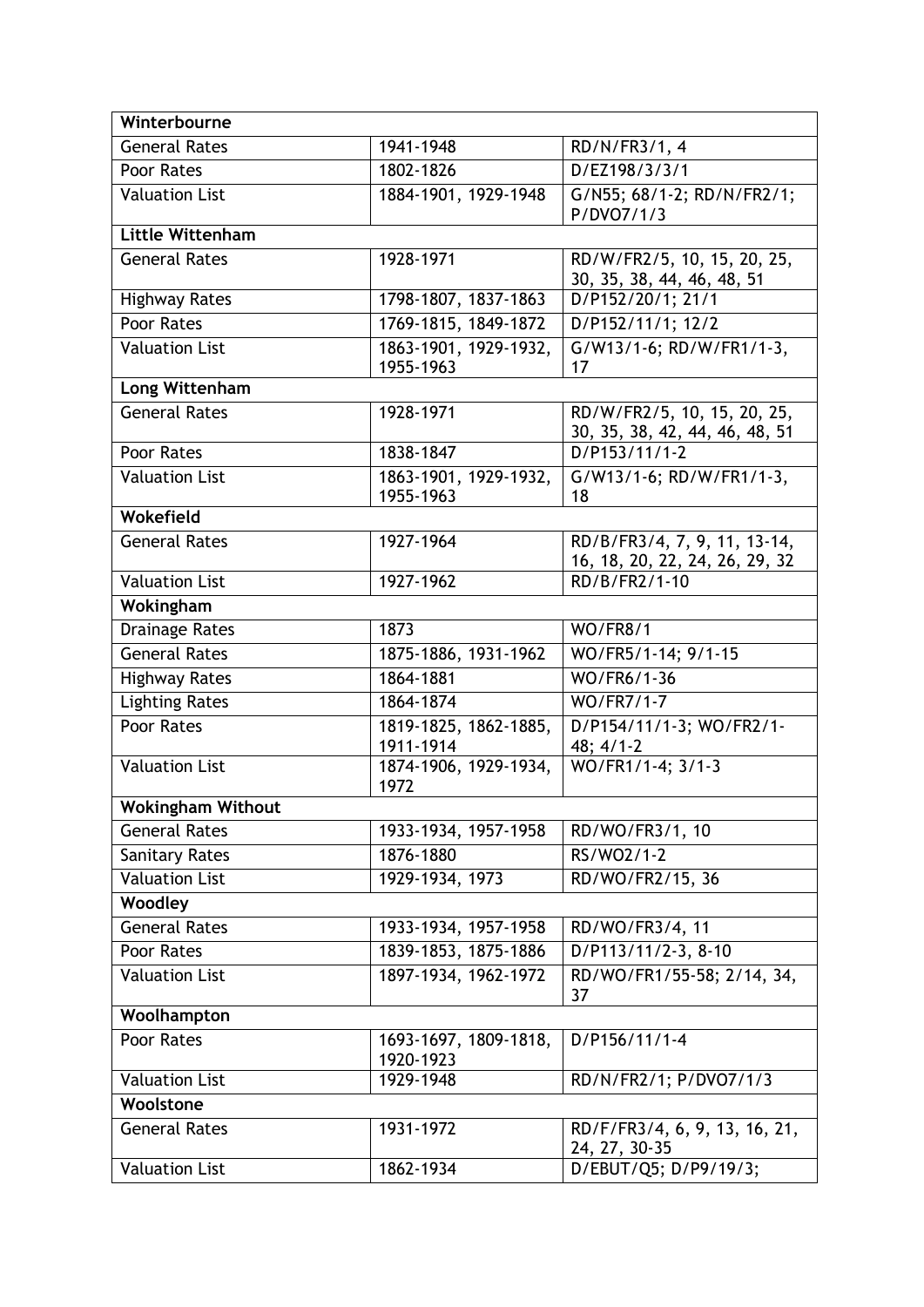|                       |           | RD/F/FR1/23; 2/1-2                                             |
|-----------------------|-----------|----------------------------------------------------------------|
| Wootton               |           |                                                                |
| <b>General Rates</b>  | 1928-1972 | RD/A/FR3/9, 11, 13, 15, 17,<br>19                              |
| <b>Valuation List</b> | 1912-1964 | D/EX70/19; RD/A/FR2/1-5                                        |
| Wytham                |           |                                                                |
| <b>General Rates</b>  | 1928-1972 | RD/A/FR3/3, 11, 13, 15, 17,<br>19                              |
| <b>Valuation List</b> | 1912-1964 | D/EX70/20; RD/A/FR2/1-5                                        |
| Yattendon             |           |                                                                |
| <b>General Rates</b>  | 1927-1964 | RD/B/FR3/4, 7, 9, 11, 13-14,<br>16, 18, 20, 22, 24, 26, 29, 32 |
| <b>Valuation List</b> | 1911-1962 | RD/B/FR1/24; 2/1-10                                            |

## **Out County**

Out-county holdings of rating records mainly exist because Poor Law Unions crossed county boundaries, and sometimes combined parishes in single volumes.

| <b>Buckinghamshire</b> |                      |                                                |
|------------------------|----------------------|------------------------------------------------|
| <b>Stoke Poges</b>     |                      |                                                |
| <b>Valuation List</b>  | 1895                 | S/FR1/8                                        |
| Gloucestershire        |                      |                                                |
| <b>Kelmscott</b>       |                      |                                                |
| <b>Valuation List</b>  | 1868-1881            | D/P9/19/3                                      |
| Lechlade               |                      |                                                |
| <b>General Rates</b>   | 1931-1932            | RD/F/FR3/4                                     |
| <b>Valuation List</b>  | 1868-1881, 1909-1934 | D/P9/19/3; RD/F/FR1/24; 2/1-<br>$\overline{2}$ |
| <b>Steeple Barton</b>  |                      |                                                |
| Poor Ratess            | 1623                 | D/EJO/Z1                                       |
| Hampshire              |                      |                                                |
| <b>Burghclere</b>      |                      |                                                |
| <b>Water Rates</b>     | 1941-1952            | RD/N/FR3/3, 5                                  |
| <b>Newtown</b>         |                      |                                                |
| <b>Water Rates</b>     | 1941-1952            | RD/N/FR3/3, 5                                  |
| <b>East Woodhay</b>    |                      |                                                |
| <b>Water Rates</b>     | 1941-1952            | RD/N/FR3/3, 5                                  |
| <b>Oxfordshire</b>     |                      |                                                |
| <b>Benson</b>          |                      |                                                |
| <b>Valuation List</b>  | 1873-1889            | $G/W13/3-5$                                    |
| <b>Berrick Salome</b>  |                      |                                                |
| <b>Valuation List</b>  | 1873-1889            | $G/W13/3-5$                                    |
| <b>Dorchester</b>      |                      |                                                |
| <b>Valuation List</b>  | 1873-1889            | $G/W13/3-5$                                    |
| <b>Ewelme</b>          |                      |                                                |
| <b>Valuation List</b>  | 1873-1903            | G/W13/3-5; 14                                  |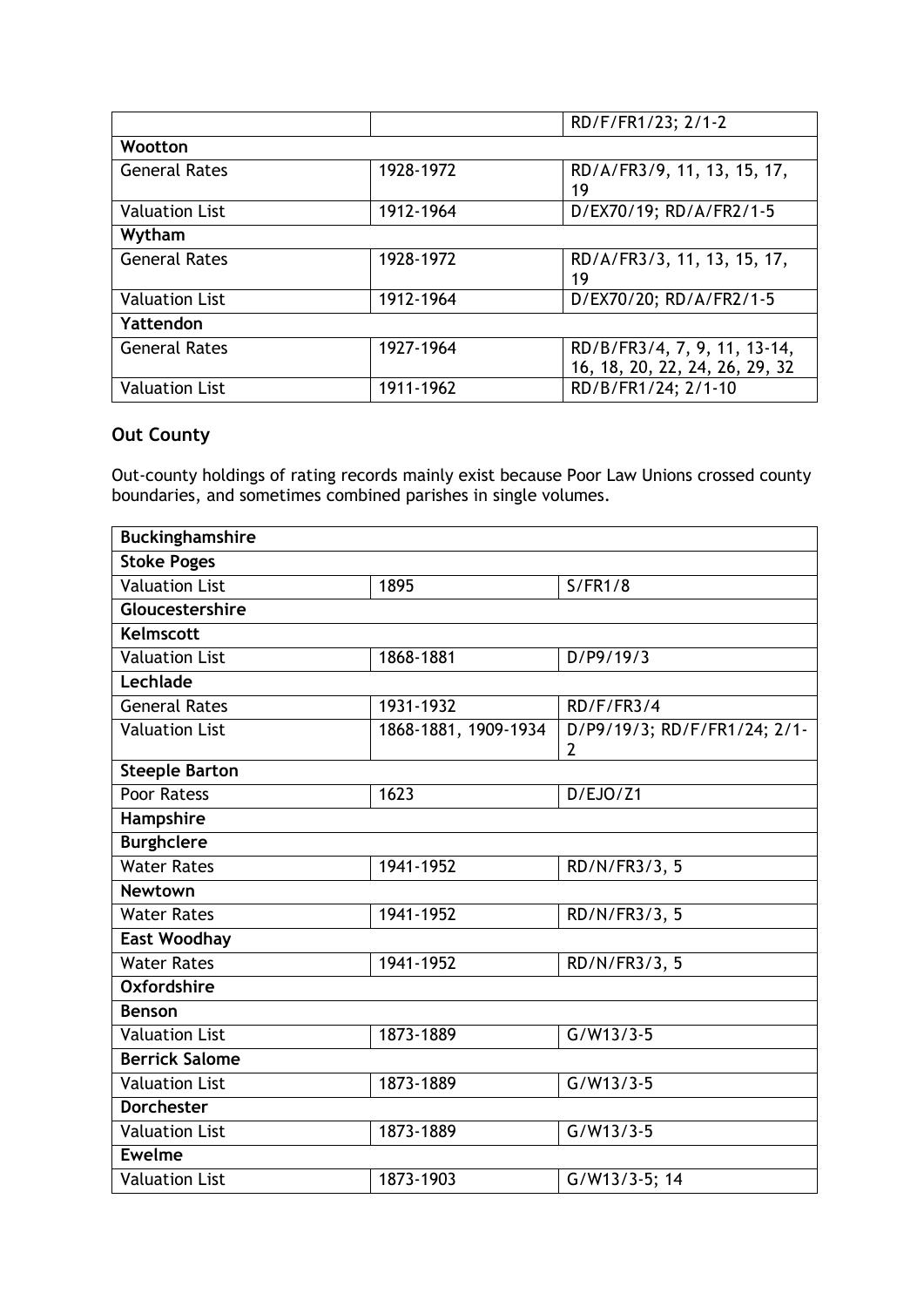| D/EX2137/1; D/P113/11/5-10                                                                                    |
|---------------------------------------------------------------------------------------------------------------|
| R/FR3/22                                                                                                      |
|                                                                                                               |
| D/P9/19/3                                                                                                     |
|                                                                                                               |
| $G/F12/1-2$                                                                                                   |
|                                                                                                               |
| D/P161B/12/1                                                                                                  |
|                                                                                                               |
| $G/W13/3-5$                                                                                                   |
|                                                                                                               |
| $G/W13/3-5$                                                                                                   |
|                                                                                                               |
| R/FR3/22                                                                                                      |
|                                                                                                               |
| $G/W13/3-5$                                                                                                   |
| 1778, 1839-1886<br>1956<br>1868-1881<br>1919-1922<br>1830-1835<br>1873-1889<br>1873-1889<br>1956<br>1873-1889 |